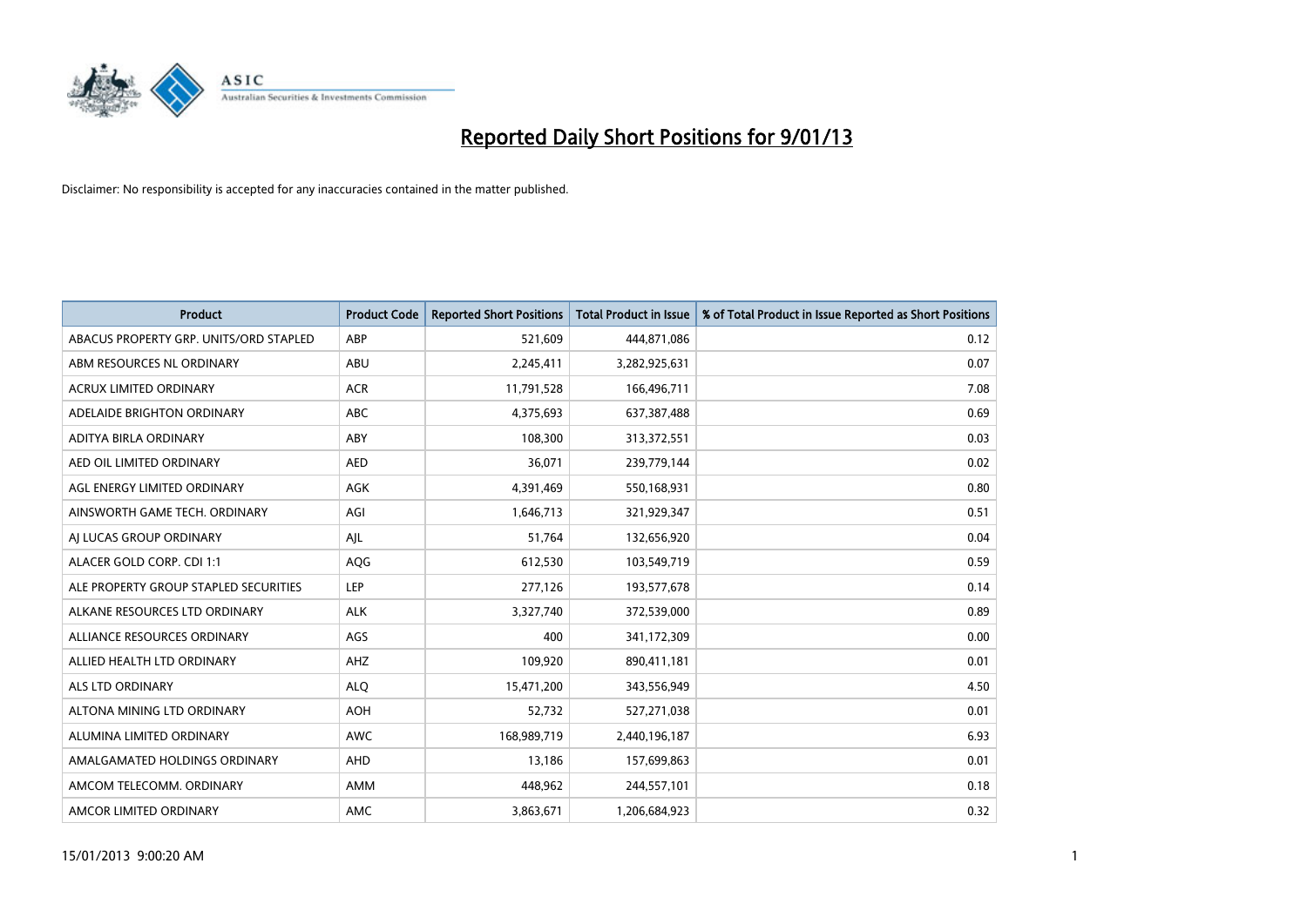

| <b>Product</b>                          | <b>Product Code</b> | <b>Reported Short Positions</b> | <b>Total Product in Issue</b> | % of Total Product in Issue Reported as Short Positions |
|-----------------------------------------|---------------------|---------------------------------|-------------------------------|---------------------------------------------------------|
| AMP LIMITED ORDINARY                    | AMP                 | 8,997,942                       | 2,930,423,546                 | 0.31                                                    |
| AMPELLA MINING ORDINARY                 | <b>AMX</b>          | 2,738,241                       | 247,500,493                   | 1.11                                                    |
| ANGLOGOLD ASHANTI CDI 5:1               | AGG                 | 500                             | 89,207,765                    | 0.00                                                    |
| ANSELL LIMITED ORDINARY                 | <b>ANN</b>          | 3,479,242                       | 130,768,652                   | 2.66                                                    |
| ANTARES ENERGY LTD ORDINARY             | AZZ                 | 555,845                         | 257,000,000                   | 0.22                                                    |
| ANZ BANKING GRP LTD ORDINARY            | ANZ                 | 4,457,075                       | 2,743,588,302                 | 0.16                                                    |
| APA GROUP STAPLED SECURITIES            | <b>APA</b>          | 5,429,925                       | 827,350,325                   | 0.66                                                    |
| APA SUB GRP STAPLED SECURITY            | <b>HDF</b>          | 381,758                         | 560,324,158                   | 0.07                                                    |
| APN NEWS & MEDIA ORDINARY               | <b>APN</b>          | 21,354,749                      | 661,526,586                   | 3.23                                                    |
| AQUARIUS PLATINUM. ORDINARY             | <b>AOP</b>          | 13,480,790                      | 486,851,336                   | 2.77                                                    |
| AQUILA RESOURCES ORDINARY               | <b>AQA</b>          | 8,250,910                       | 411,804,442                   | 2.00                                                    |
| ARAFURA RESOURCE LTD ORDINARY           | <b>ARU</b>          | 407,688                         | 441,270,644                   | 0.09                                                    |
| ARB CORPORATION ORDINARY                | ARP                 | 98,041                          | 72,481,302                    | 0.14                                                    |
| ARDENT LEISURE GROUP STAPLED SECURITIES | AAD                 | 1,118,149                       | 397,774,513                   | 0.28                                                    |
| ARGO INVESTMENTS ORDINARY               | ARG                 | 163                             | 628,781,353                   | 0.00                                                    |
| ARISTOCRAT LEISURE ORDINARY             | <b>ALL</b>          | 13,782,303                      | 551,418,047                   | 2.50                                                    |
| <b>ARRIUM LTD ORDINARY</b>              | ARI                 | 18,946,991                      | 1,351,527,328                 | 1.40                                                    |
| ASCIANO LIMITED ORDINARY                | <b>AIO</b>          | 6,685,687                       | 975,385,664                   | 0.69                                                    |
| ASG GROUP LIMITED ORDINARY              | <b>ASZ</b>          | 1,497,118                       | 206,720,839                   | 0.72                                                    |
| ASPEN GROUP ORD/UNITS STAPLED           | <b>APZ</b>          | 59,712                          | 1,197,188,521                 | 0.00                                                    |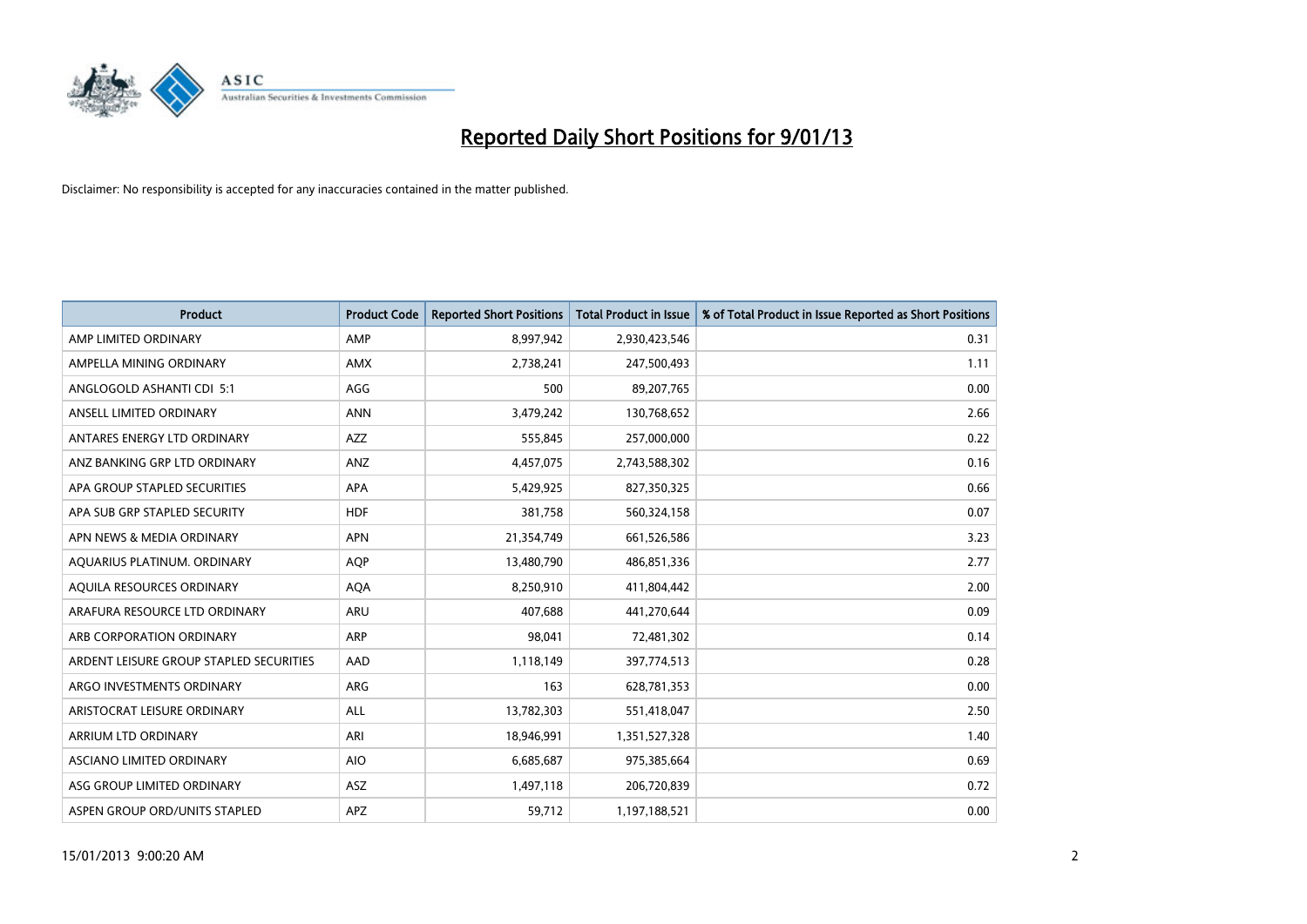

| <b>Product</b>                          | <b>Product Code</b> | <b>Reported Short Positions</b> | <b>Total Product in Issue</b> | % of Total Product in Issue Reported as Short Positions |
|-----------------------------------------|---------------------|---------------------------------|-------------------------------|---------------------------------------------------------|
| ASPIRE MINING LTD ORDINARY              | <b>AKM</b>          | 27,141                          | 620,594,556                   | 0.00                                                    |
| ASTRO JAP PROP GROUP STAPLED SECURITIES | AJA                 | 1.147                           | 58,445,002                    | 0.00                                                    |
| ASX LIMITED ORDINARY                    | ASX                 | 4,349,010                       | 175,136,729                   | 2.48                                                    |
| ATLAS IRON LIMITED ORDINARY             | AGO                 | 5,615,976                       | 909,718,409                   | 0.62                                                    |
| AURIZON HOLDINGS LTD ORDINARY           | <b>AZI</b>          | 15, 182, 763                    | 2,137,284,503                 | 0.71                                                    |
| <b>AURORA OIL &amp; GAS ORDINARY</b>    | <b>AUT</b>          | 7,436,190                       | 447,885,778                   | 1.66                                                    |
| <b>AUSDRILL LIMITED ORDINARY</b>        | <b>ASL</b>          | 6,346,422                       | 309,451,963                   | 2.05                                                    |
| <b>AUSENCO LIMITED ORDINARY</b>         | AAX                 | 1,047,792                       | 123,872,665                   | 0.85                                                    |
| AUSTAL LIMITED ORDINARY                 | ASB                 | 2,998,431                       | 346,007,639                   | 0.87                                                    |
| AUSTIN ENGINEERING ORDINARY             | ANG                 | 449,397                         | 72,314,403                    | 0.62                                                    |
| AUSTRALAND PROPERTY STAPLED SECURITY    | <b>ALZ</b>          | 619,076                         | 576,846,597                   | 0.11                                                    |
| AUSTRALIAN AGRICULT, ORDINARY           | AAC                 | 654,639                         | 312,905,085                   | 0.21                                                    |
| AUSTRALIAN INFRASTR, UNITS/ORDINARY     | <b>AIX</b>          | 784,803                         | 620,733,944                   | 0.13                                                    |
| AUSTRALIAN PHARM, ORDINARY              | API                 | 296,197                         | 488,115,883                   | 0.06                                                    |
| AUTOMOTIVE HOLDINGS ORDINARY            | AHE                 | 14,012                          | 260,579,682                   | 0.01                                                    |
| AVIENNINGS LIMITED ORDINARY             | AVI                 | 175,000                         | 274,588,694                   | 0.06                                                    |
| AWE LIMITED ORDINARY                    | <b>AWE</b>          | 4,244,505                       | 522,116,985                   | 0.81                                                    |
| AZIMUTH RES LTD ORDINARY                | <b>AZH</b>          | 941,633                         | 424,626,680                   | 0.22                                                    |
| <b>BANDANNA ENERGY ORDINARY</b>         | <b>BND</b>          | 15,358,203                      | 528,481,199                   | 2.91                                                    |
| BANK OF QUEENSLAND. ORDINARY            | <b>BOQ</b>          | 7.309.395                       | 312,878,919                   | 2.34                                                    |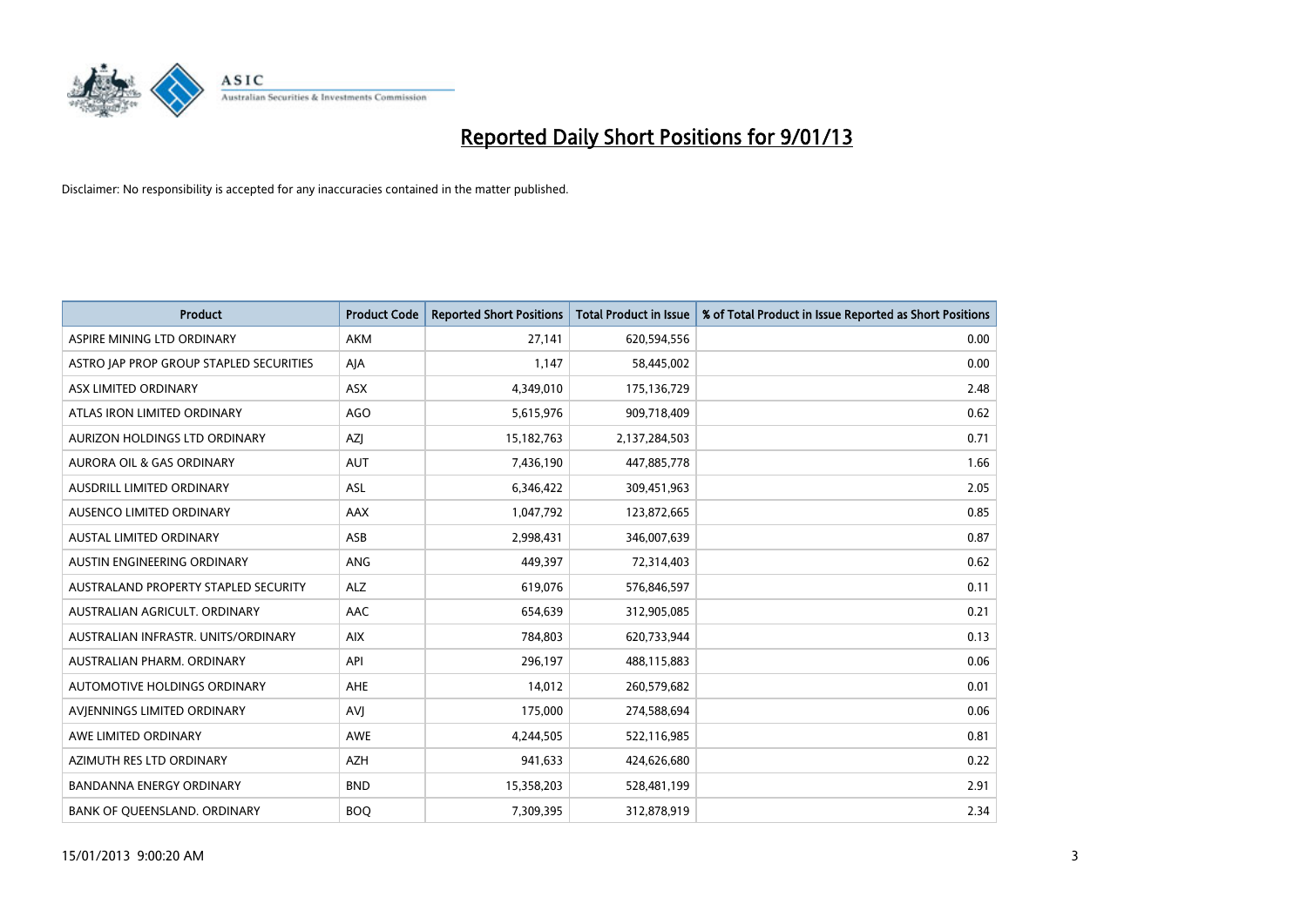

| Product                              | <b>Product Code</b> | <b>Reported Short Positions</b> | <b>Total Product in Issue</b> | % of Total Product in Issue Reported as Short Positions |
|--------------------------------------|---------------------|---------------------------------|-------------------------------|---------------------------------------------------------|
| <b>BASE RES LIMITED ORDINARY</b>     | <b>BSE</b>          | 452,770                         | 560,440,029                   | 0.08                                                    |
| BATHURST RESOURCES ORDINARY          | <b>BTU</b>          | 39,196,412                      | 697,247,997                   | 5.62                                                    |
| <b>BC IRON LIMITED ORDINARY</b>      | <b>BCI</b>          | 458,312                         | 119,440,150                   | 0.38                                                    |
| BEACH ENERGY LIMITED ORDINARY        | <b>BPT</b>          | 19,501,246                      | 1,263,677,572                 | 1.54                                                    |
| BEADELL RESOURCE LTD ORDINARY        | <b>BDR</b>          | 11,739,059                      | 742,204,752                   | 1.58                                                    |
| BENDIGO AND ADELAIDE ORDINARY        | <b>BEN</b>          | 9,745,340                       | 402,426,835                   | 2.42                                                    |
| BERKELEY RESOURCES ORDINARY          | <b>BKY</b>          | 179,585                         | 179,393,273                   | 0.10                                                    |
| <b>BHP BILLITON LIMITED ORDINARY</b> | <b>BHP</b>          | 11,136,067                      | 3,211,691,105                 | 0.35                                                    |
| <b>BILLABONG ORDINARY</b>            | <b>BBG</b>          | 6,362,404                       | 478,944,292                   | 1.33                                                    |
| <b>BLACKMORES LIMITED ORDINARY</b>   | <b>BKL</b>          | 1,806                           | 16,909,231                    | 0.01                                                    |
| BLACKTHORN RESOURCES ORDINARY        | <b>BTR</b>          | 237,869                         | 164,285,950                   | 0.14                                                    |
| <b>BLUESCOPE STEEL LTD ORDINARY</b>  | <b>BSL</b>          | 1,295,755                       | 558,243,305                   | 0.23                                                    |
| <b>BOART LONGYEAR ORDINARY</b>       | <b>BLY</b>          | 3,901,605                       | 461,163,412                   | 0.85                                                    |
| BORAL LIMITED, ORDINARY              | <b>BLD</b>          | 40,393,386                      | 766,235,816                   | 5.27                                                    |
| <b>BOUGAINVILLE COPPER ORDINARY</b>  | <b>BOC</b>          |                                 | 401,062,500                   | 0.00                                                    |
| BRADKEN LIMITED ORDINARY             | <b>BKN</b>          | 11,387,614                      | 169,240,662                   | 6.73                                                    |
| <b>BRAMBLES LIMITED ORDINARY</b>     | <b>BXB</b>          | 6,795,991                       | 1,556,588,785                 | 0.44                                                    |
| BREVILLE GROUP LTD ORDINARY          | <b>BRG</b>          | 622,650                         | 130,095,322                   | 0.48                                                    |
| <b>BRICKWORKS LIMITED ORDINARY</b>   | <b>BKW</b>          | 64,226                          | 147,818,132                   | 0.04                                                    |
| <b>BROCKMAN MINING LTD ORDINARY</b>  | <b>BCK</b>          | 91,872                          | 7,224,094,327                 | 0.00                                                    |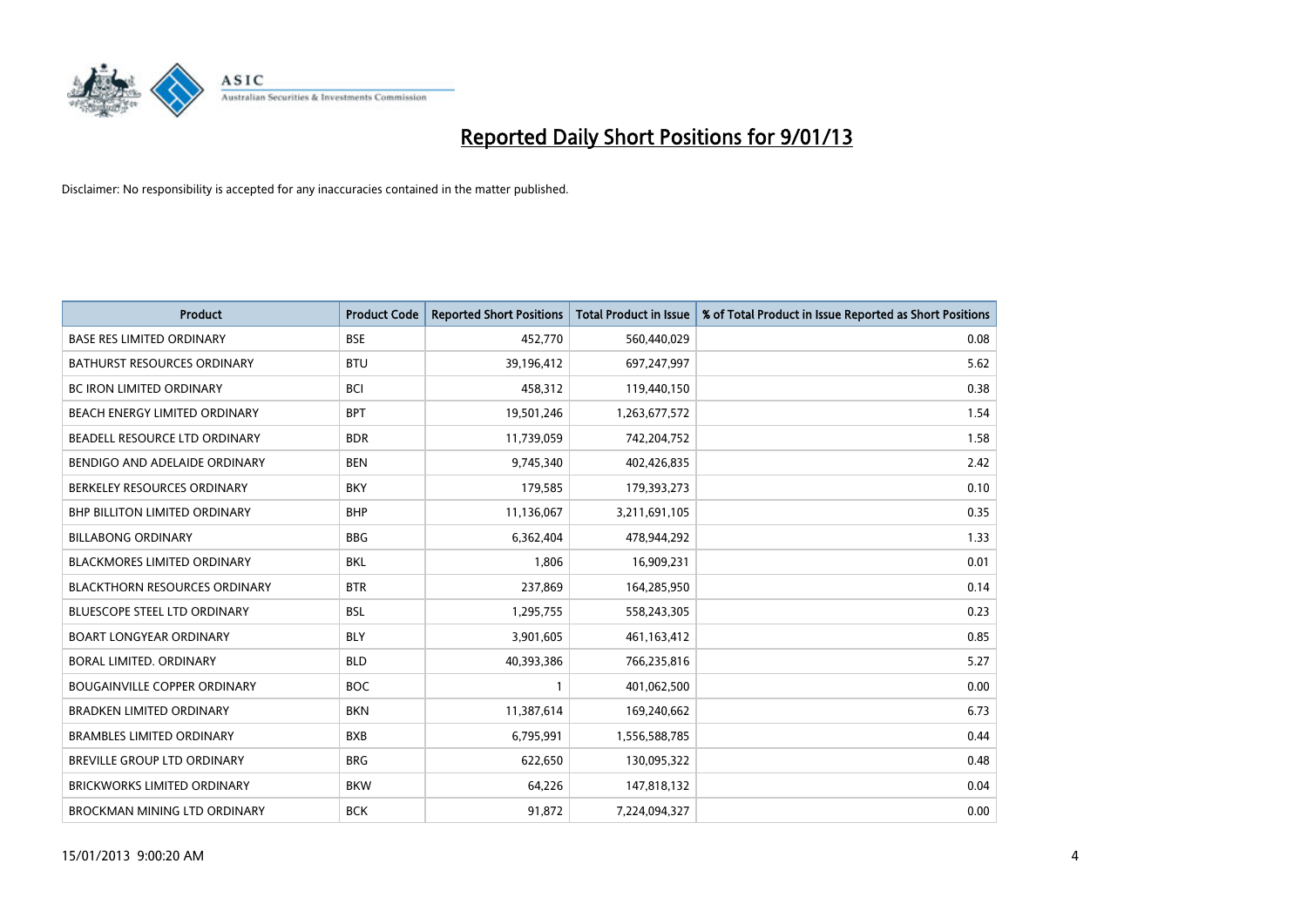

| Product                                 | <b>Product Code</b> | <b>Reported Short Positions</b> | <b>Total Product in Issue</b> | % of Total Product in Issue Reported as Short Positions |
|-----------------------------------------|---------------------|---------------------------------|-------------------------------|---------------------------------------------------------|
| BT INVESTMENT MNGMNT ORDINARY           | <b>BTT</b>          | 30,152                          | 274,214,460                   | 0.01                                                    |
| <b>BURU ENERGY ORDINARY</b>             | <b>BRU</b>          | 13,661,013                      | 273,769,554                   | 4.99                                                    |
| <b>BWP TRUST ORDINARY UNITS</b>         | <b>BWP</b>          | 3,679,267                       | 533,645,790                   | 0.69                                                    |
| CABCHARGE AUSTRALIA ORDINARY            | CAB                 | 5,923,460                       | 120,430,683                   | 4.92                                                    |
| <b>CALIBRE GROUP LTD ORDINARY</b>       | <b>CGH</b>          | 513,535                         | 307,378,401                   | 0.17                                                    |
| CALTEX AUSTRALIA ORDINARY               | <b>CTX</b>          | 4,760,779                       | 270,000,000                   | 1.76                                                    |
| CAPE LAMBERT RES LTD ORDINARY           | <b>CFE</b>          | 779,742                         | 689,108,792                   | 0.11                                                    |
| CARABELLA RES LTD ORDINARY              | <b>CLR</b>          | 53,326                          | 152,361,547                   | 0.03                                                    |
| <b>CARBON ENERGY ORDINARY</b>           | <b>CNX</b>          | 48,071                          | 778,451,954                   | 0.01                                                    |
| <b>CARDNO LIMITED ORDINARY</b>          | CDD                 | 5,754,252                       | 141,133,512                   | 4.08                                                    |
| CARNARVON PETROLEUM ORDINARY            | <b>CVN</b>          | 1,122,163                       | 937,257,700                   | 0.12                                                    |
| CARSALES.COM LTD ORDINARY               | <b>CRZ</b>          | 6,093,459                       | 235,768,495                   | 2.58                                                    |
| CEDAR WOODS PROP. ORDINARY              | <b>CWP</b>          | 5,001                           | 73,047,793                    | 0.01                                                    |
| CENTRAL PETROLEUM ORDINARY              | <b>CTP</b>          | 676,268                         | 1,386,978,365                 | 0.05                                                    |
| CENTRO RETAIL AUST ORD/UNIT STAPLED SEC | <b>CRF</b>          | 7,040,801                       | 1,427,391,696                 | 0.49                                                    |
| <b>CERAMIC FUEL CELLS ORDINARY</b>      | <b>CFU</b>          | 390                             | 1,559,231,320                 | 0.00                                                    |
| CFS RETAIL TRUST GRP STAPLED SECURITIES | <b>CFX</b>          | 35,579,135                      | 2,828,495,659                 | 1.26                                                    |
| CHALLENGER DIV.PRO. STAPLED UNITS       | <b>CDI</b>          | 40,908                          | 214,101,013                   | 0.02                                                    |
| <b>CHALLENGER LIMITED ORDINARY</b>      | <b>CGF</b>          | 3,928,592                       | 539,090,985                   | 0.73                                                    |
| CHARTER HALL GROUP STAPLED US PROHIBIT. | <b>CHC</b>          | 535,247                         | 298,730,356                   | 0.18                                                    |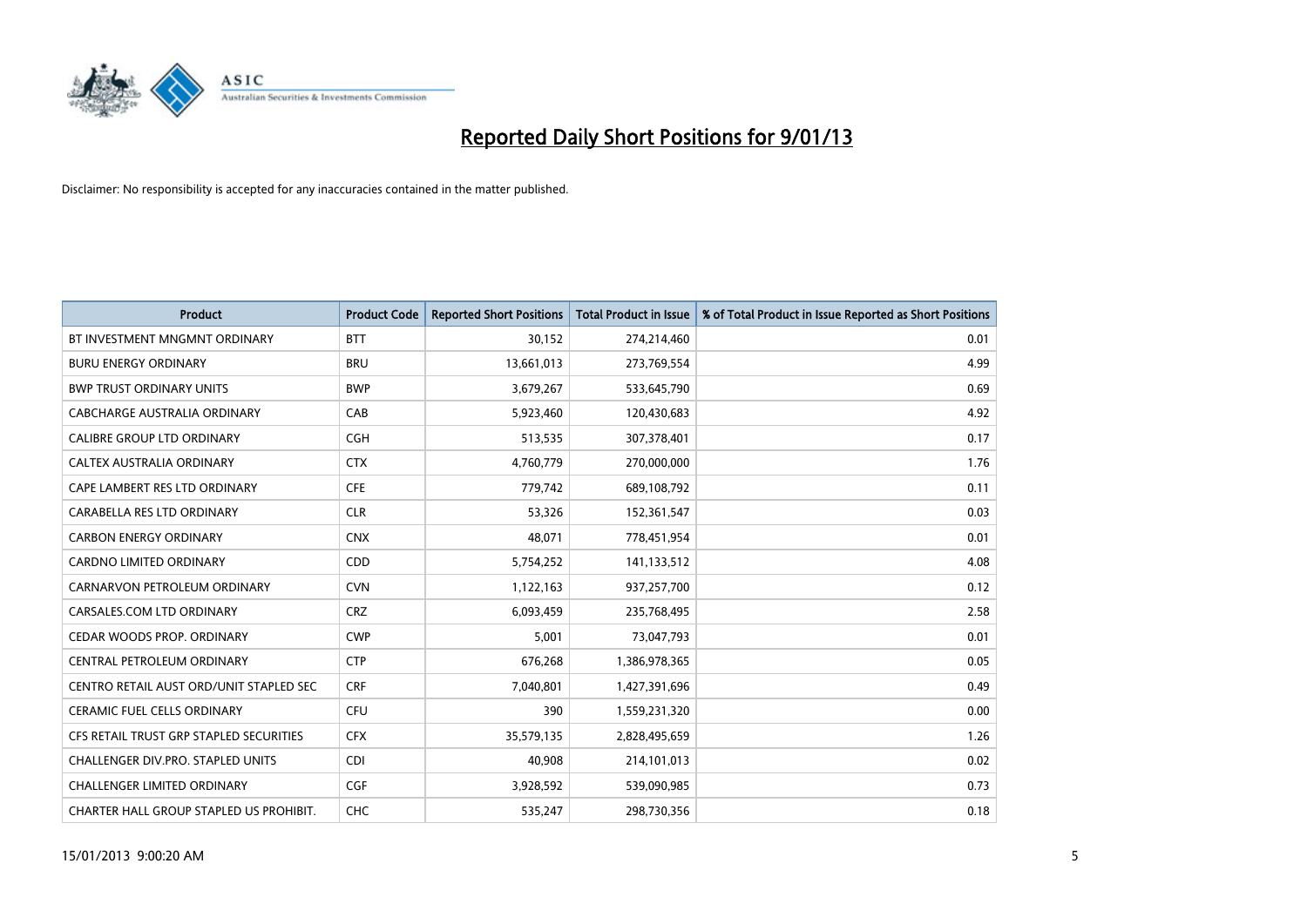

| Product                                 | <b>Product Code</b> | <b>Reported Short Positions</b> | <b>Total Product in Issue</b> | % of Total Product in Issue Reported as Short Positions |
|-----------------------------------------|---------------------|---------------------------------|-------------------------------|---------------------------------------------------------|
| <b>CHARTER HALL RETAIL UNITS</b>        | CQR                 | 861,057                         | 334,098,571                   | 0.26                                                    |
| <b>CHORUS LIMITED ORDINARY</b>          | <b>CNU</b>          | 1,056,484                       | 385,082,123                   | 0.27                                                    |
| CITIGOLD CORP LTD ORDINARY              | <b>CTO</b>          | 1,433,288                       | 1,352,907,765                 | 0.11                                                    |
| <b>CLOUGH LIMITED ORDINARY</b>          | <b>CLO</b>          | 83,971                          | 775,259,839                   | 0.01                                                    |
| <b>CNPR GRP UNITS/ORD STAPLED</b>       | <b>CNP</b>          | 2,537                           | 972,414,514                   | 0.00                                                    |
| COAL OF AFRICA LTD ORDINARY             | <b>CZA</b>          | 67,650                          | 800,951,034                   | 0.01                                                    |
| <b>COALSPUR MINES LTD ORDINARY</b>      | <b>CPL</b>          | 12,572,362                      | 620,729,899                   | 2.03                                                    |
| COCA-COLA AMATIL ORDINARY               | <b>CCL</b>          | 3,652,123                       | 762,133,414                   | 0.48                                                    |
| COCHLEAR LIMITED ORDINARY               | <b>COH</b>          | 5,001,087                       | 57,026,689                    | 8.77                                                    |
| <b>COCKATOO COAL ORDINARY</b>           | <b>COK</b>          | 14,049,065                      | 1,016,746,908                 | 1.38                                                    |
| <b>CODAN LIMITED ORDINARY</b>           | <b>CDA</b>          | 29,552                          | 176,862,573                   | 0.02                                                    |
| <b>COFFEY INTERNATIONAL ORDINARY</b>    | COF                 | 647                             | 255,833,165                   | 0.00                                                    |
| <b>COLLINS FOODS LTD ORDINARY</b>       | <b>CKF</b>          | 321,426                         | 93,000,003                    | 0.35                                                    |
| COMMONWEALTH BANK, ORDINARY             | <b>CBA</b>          | 13,158,237                      | 1,609,180,841                 | 0.82                                                    |
| <b>COMMONWEALTH PROP ORDINARY UNITS</b> | <b>CPA</b>          | 13,897,678                      | 2,347,003,413                 | 0.59                                                    |
| <b>COMPASS RESOURCES ORDINARY</b>       | <b>CMR</b>          | 7,472                           | 1,403,744,100                 | 0.00                                                    |
| <b>COMPUTERSHARE LTD ORDINARY</b>       | <b>CPU</b>          | 13,106,448                      | 555,664,059                   | 2.36                                                    |
| CONTINENTAL COAL LTD ORDINARY           | <b>CCC</b>          | 983                             | 473,061,772                   | 0.00                                                    |
| <b>COOPER ENERGY LTD ORDINARY</b>       | <b>COE</b>          | 213,897                         | 329,034,654                   | 0.07                                                    |
| <b>CORP TRAVEL LIMITED ORDINARY</b>     | <b>CTD</b>          | 134,863                         | 74,971,020                    | 0.18                                                    |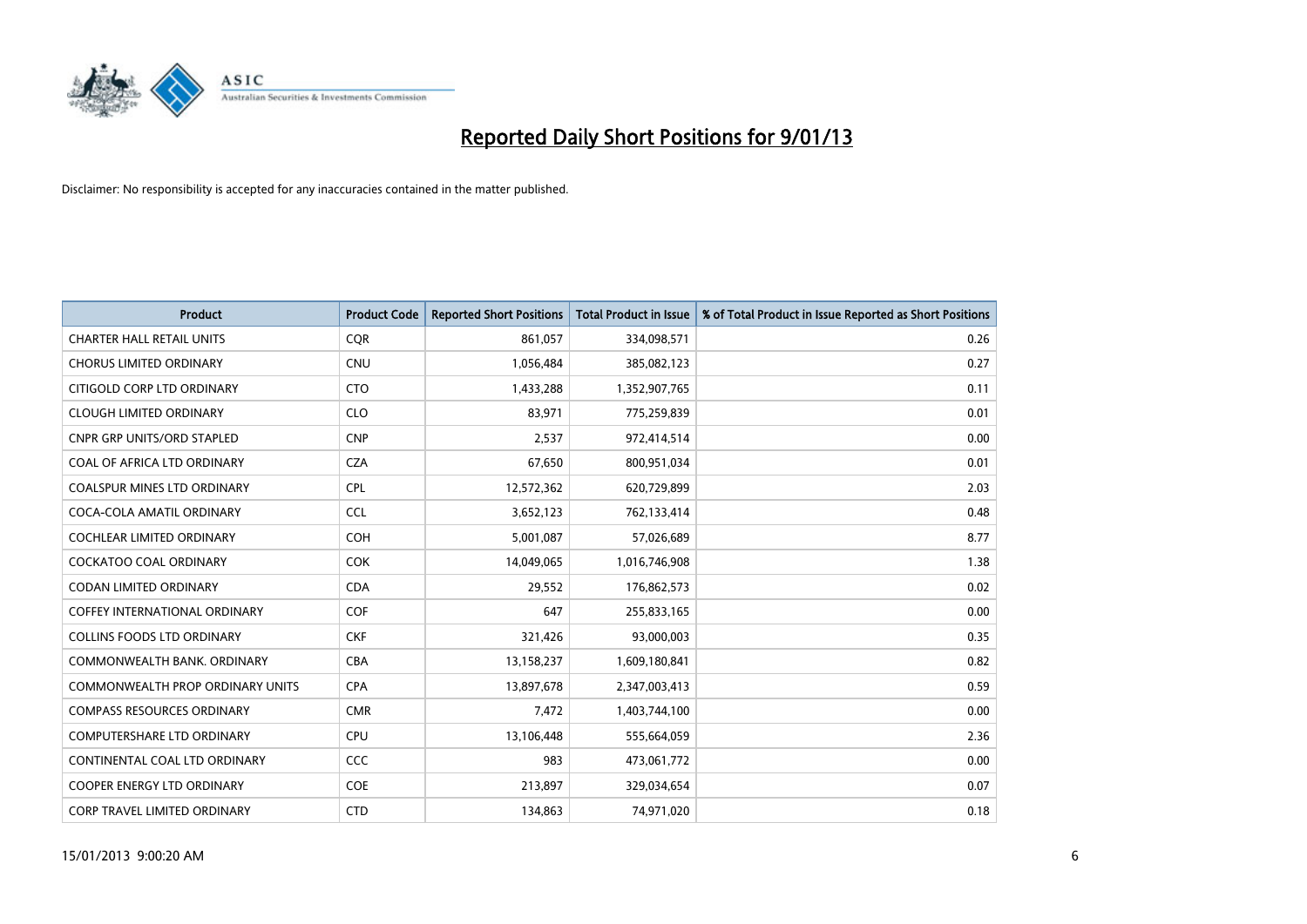

| Product                                 | <b>Product Code</b> | <b>Reported Short Positions</b> | <b>Total Product in Issue</b> | % of Total Product in Issue Reported as Short Positions |
|-----------------------------------------|---------------------|---------------------------------|-------------------------------|---------------------------------------------------------|
| <b>CREDIT CORP GROUP ORDINARY</b>       | CCP                 | 28,875                          | 45,932,899                    | 0.06                                                    |
| <b>CROMWELL PROP STAPLED SECURITIES</b> | <b>CMW</b>          | 298,200                         | 1,407,704,638                 | 0.02                                                    |
| <b>CROWN LIMITED ORDINARY</b>           | <b>CWN</b>          | 8,492,439                       | 728,394,185                   | 1.17                                                    |
| <b>CSG LIMITED ORDINARY</b>             | CSV                 | 602,017                         | 278,394,845                   | 0.22                                                    |
| <b>CSL LIMITED ORDINARY</b>             | <b>CSL</b>          | 2,158,236                       | 498,756,024                   | 0.43                                                    |
| <b>CSR LIMITED ORDINARY</b>             | <b>CSR</b>          | 41,316,396                      | 506,000,315                   | 8.17                                                    |
| <b>CUDECO LIMITED ORDINARY</b>          | CDU                 | 5,380,139                       | 188,943,961                   | 2.85                                                    |
| DART ENERGY LTD ORDINARY                | <b>DTE</b>          | 15,401,484                      | 878,168,388                   | 1.75                                                    |
| DATA#3 LIMITED ORDINARY                 | <b>DTL</b>          | 4,438                           | 153,974,950                   | 0.00                                                    |
| DAVID JONES LIMITED ORDINARY            | <b>DJS</b>          | 55,944,632                      | 531,788,775                   | 10.52                                                   |
| DECMIL GROUP LIMITED ORDINARY           | <b>DCG</b>          | 1,023,245                       | 168,203,219                   | 0.61                                                    |
| DEVINE LIMITED ORDINARY                 | <b>DVN</b>          | 143,039                         | 158,730,556                   | 0.09                                                    |
| DEXUS PROPERTY GROUP STAPLED UNITS      | <b>DXS</b>          | 13,418,203                      | 4,839,024,176                 | 0.28                                                    |
| DISCOVERY METALS LTD ORDINARY           | <b>DML</b>          | 2,277,573                       | 486,986,451                   | 0.47                                                    |
| DIERRIWARRH ORDINARY                    | <b>DIW</b>          | 10                              | 218,589,718                   | 0.00                                                    |
| DOMINO PIZZA ENTERPR ORDINARY           | <b>DMP</b>          | 82,261                          | 70,192,674                    | 0.12                                                    |
| DORAY MINERALS LTD ORDINARY             | <b>DRM</b>          | 105,000                         | 139,200,101                   | 0.08                                                    |
| DOWNER EDI LIMITED ORDINARY             | <b>DOW</b>          | 6,278,351                       | 429,100,296                   | 1.46                                                    |
| DRILLSEARCH ENERGY ORDINARY             | <b>DLS</b>          | 1,536,615                       | 427,353,371                   | 0.36                                                    |
| DUET GROUP STAPLED US PROHIBIT.         | <b>DUE</b>          | 3,349,095                       | 1,158,216,750                 | 0.29                                                    |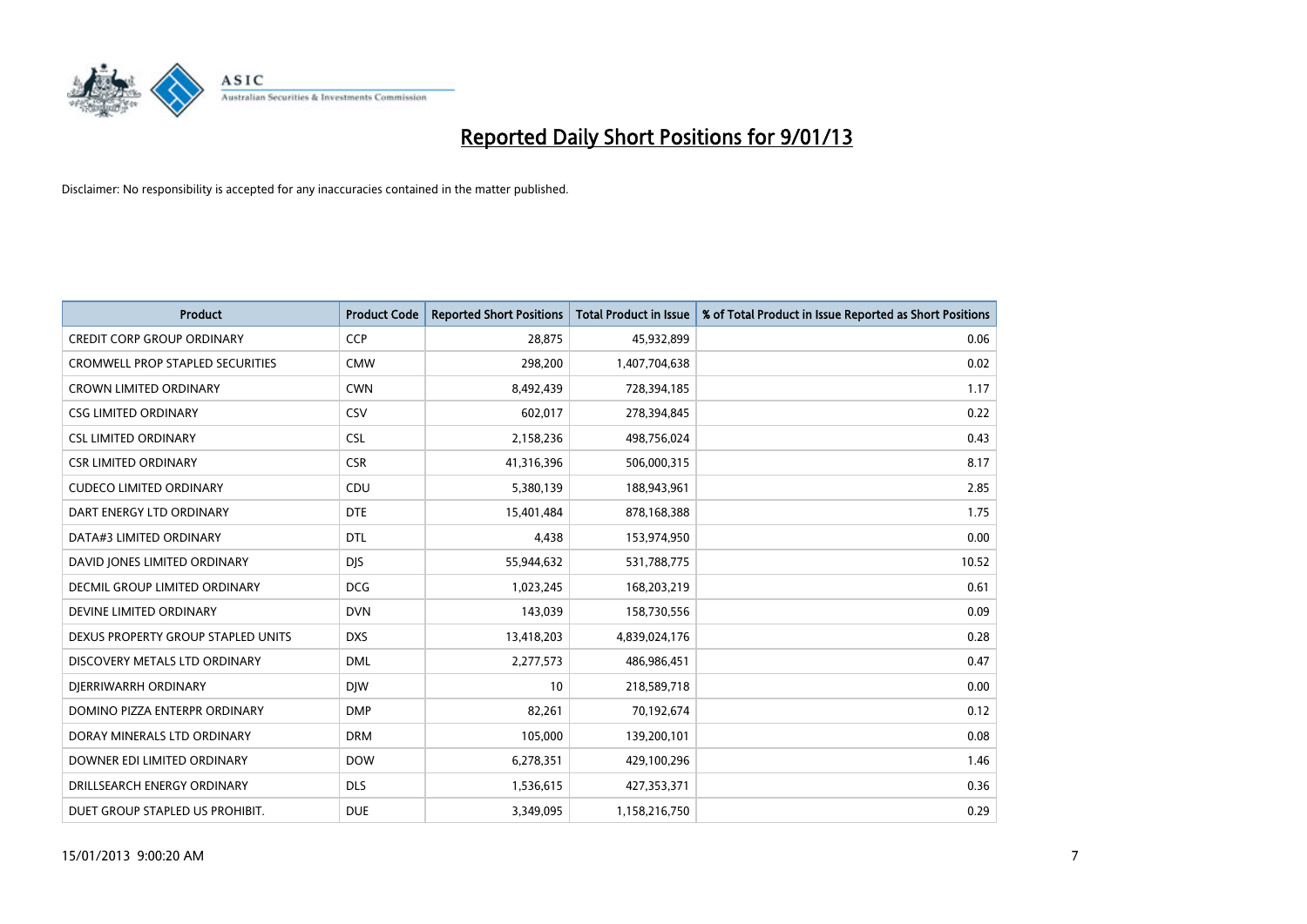

| Product                               | <b>Product Code</b> | <b>Reported Short Positions</b> | <b>Total Product in Issue</b> | % of Total Product in Issue Reported as Short Positions |
|---------------------------------------|---------------------|---------------------------------|-------------------------------|---------------------------------------------------------|
| DULUXGROUP LIMITED ORDINARY           | <b>DLX</b>          | 8,718,016                       | 374,507,181                   | 2.33                                                    |
| <b>DWS LTD ORDINARY</b>               | <b>DWS</b>          | 101,726                         | 132,362,763                   | 0.08                                                    |
| ECHO ENTERTAINMENT ORDINARY           | EGP                 | 10,353,859                      | 825,672,730                   | 1.25                                                    |
| ELDERS LIMITED ORDINARY               | <b>ELD</b>          | 19,058,069                      | 448,598,480                   | 4.25                                                    |
| ELEMENTAL MINERALS ORDINARY           | <b>ELM</b>          | 37,696                          | 288,587,228                   | 0.01                                                    |
| ELEMENTOS LIMITED ORDINARY            | <b>ELT</b>          | 16                              | 148,352,638                   | 0.00                                                    |
| <b>EMECO HOLDINGS ORDINARY</b>        | <b>EHL</b>          | 6,707,747                       | 599,675,707                   | 1.12                                                    |
| <b>ENDEAVOUR MIN CORP CDI 1:1</b>     | <b>EVR</b>          | 238,634                         | 128,051,824                   | 0.19                                                    |
| ENERGY RESOURCES ORDINARY 'A'         | <b>ERA</b>          | 6,961,998                       | 517,725,062                   | 1.34                                                    |
| <b>ENERGY WORLD CORPOR, ORDINARY</b>  | <b>EWC</b>          | 18,350,079                      | 1,734,166,672                 | 1.06                                                    |
| <b>ENVESTRA LIMITED ORDINARY</b>      | <b>ENV</b>          | 9,687,206                       | 1,603,333,497                 | 0.60                                                    |
| EQUATORIAL RES LTD ORDINARY           | EQX                 | 117,836                         | 117,235,353                   | 0.10                                                    |
| EVOLUTION MINING LTD ORDINARY         | <b>EVN</b>          | 4,141,305                       | 708,092,989                   | 0.58                                                    |
| FAIRFAX MEDIA LTD ORDINARY            | <b>FXI</b>          | 349,798,822                     | 2,351,955,725                 | 14.87                                                   |
| FAR LTD ORDINARY                      | <b>FAR</b>          | 21,000,000                      | 2,499,846,742                 | 0.84                                                    |
| FISHER & PAYKEL H. ORDINARY           | <b>FPH</b>          | 40.001                          | 542,602,858                   | 0.01                                                    |
| FKP PROPERTY GROUP STAPLED SECURITIES | <b>FKP</b>          | 7,049,552                       | 321,578,705                   | 2.19                                                    |
| FLEETWOOD CORP ORDINARY               | <b>FWD</b>          | 2,861,982                       | 60,033,258                    | 4.77                                                    |
| FLETCHER BUILDING ORDINARY            | <b>FBU</b>          | 6,548,506                       | 684,793,538                   | 0.96                                                    |
| FLEXIGROUP LIMITED ORDINARY           | <b>FXL</b>          | 487,407                         | 287,469,669                   | 0.17                                                    |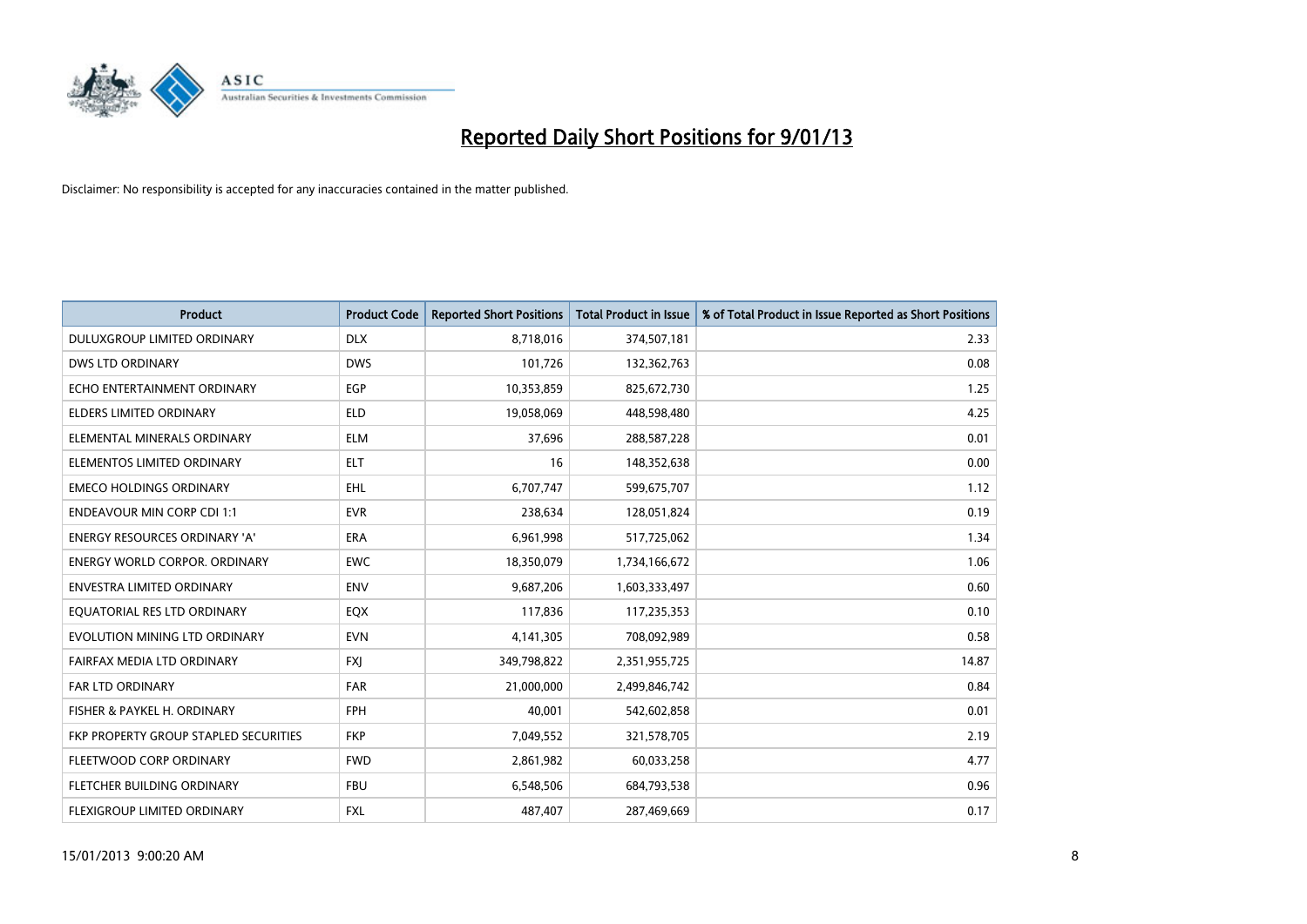

| Product                                   | <b>Product Code</b> | <b>Reported Short Positions</b> | Total Product in Issue | % of Total Product in Issue Reported as Short Positions |
|-------------------------------------------|---------------------|---------------------------------|------------------------|---------------------------------------------------------|
| <b>FLIGHT CENTRE ORDINARY</b>             | <b>FLT</b>          | 13,031,269                      | 100,165,616            | 13.01                                                   |
| FLINDERS MINES LTD ORDINARY               | <b>FMS</b>          | 761,521                         | 1,821,300,404          | 0.04                                                    |
| <b>FOCUS MINERALS LTD ORDINARY</b>        | <b>FML</b>          | 6,497,977                       | 8,822,771,352          | 0.07                                                    |
| FONTERRA SHARE FUND ORDINARY UNITS        | FSF                 | 23,312                          | 95,592,485             | 0.02                                                    |
| <b>FORGE GROUP LIMITED ORDINARY</b>       | FGE                 | 95,569                          | 86,169,014             | 0.11                                                    |
| FORTESCUE METALS GRP ORDINARY             | <b>FMG</b>          | 180,733,735                     | 3,113,798,659          | 5.80                                                    |
| <b>G.U.D. HOLDINGS ORDINARY</b>           | GUD                 | 1,357,837                       | 71,341,319             | 1.90                                                    |
| <b>G8 EDUCATION LIMITED ORDINARY</b>      | <b>GEM</b>          | 373,651                         | 246,048,593            | 0.15                                                    |
| <b>GALAXY RESOURCES ORDINARY</b>          | <b>GXY</b>          | 3,098,319                       | 560,357,421            | 0.55                                                    |
| <b>GENETIC TECHNOLOGIES ORDINARY</b>      | <b>GTG</b>          | 647,100                         | 474,971,819            | 0.14                                                    |
| <b>GEODYNAMICS LIMITED ORDINARY</b>       | GDY                 | 850                             | 406,452,608            | 0.00                                                    |
| <b>GINDALBIE METALS LTD ORDINARY</b>      | <b>GBG</b>          | 29,590,375                      | 1,404,350,200          | 2.11                                                    |
| <b>GOODMAN FIELDER, ORDINARY</b>          | GFF                 | 24,875,142                      | 1,955,559,207          | 1.27                                                    |
| <b>GOODMAN GROUP STAPLED US PROHIBIT.</b> | <b>GMG</b>          | 2,985,598                       | 1,713,233,947          | 0.17                                                    |
| <b>GPT GROUP STAPLED SEC.</b>             | <b>GPT</b>          | 7,791,707                       | 1,766,785,075          | 0.44                                                    |
| <b>GRAINCORP LIMITED A CLASS ORDINARY</b> | <b>GNC</b>          | 1,538,877                       | 228,855,628            | 0.67                                                    |
| <b>GRANGE RESOURCES, ORDINARY</b>         | <b>GRR</b>          | 1,853,908                       | 1,155,487,102          | 0.16                                                    |
| <b>GREENLAND MIN EN LTD ORDINARY</b>      | GGG                 | 4,434,508                       | 567,937,409            | 0.78                                                    |
| <b>GRYPHON MINERALS LTD ORDINARY</b>      | GRY                 | 17,154,666                      | 400,464,983            | 4.28                                                    |
| <b>GUILDFORD COAL LTD ORDINARY</b>        | <b>GUF</b>          | 1.285.400                       | 521,046,899            | 0.25                                                    |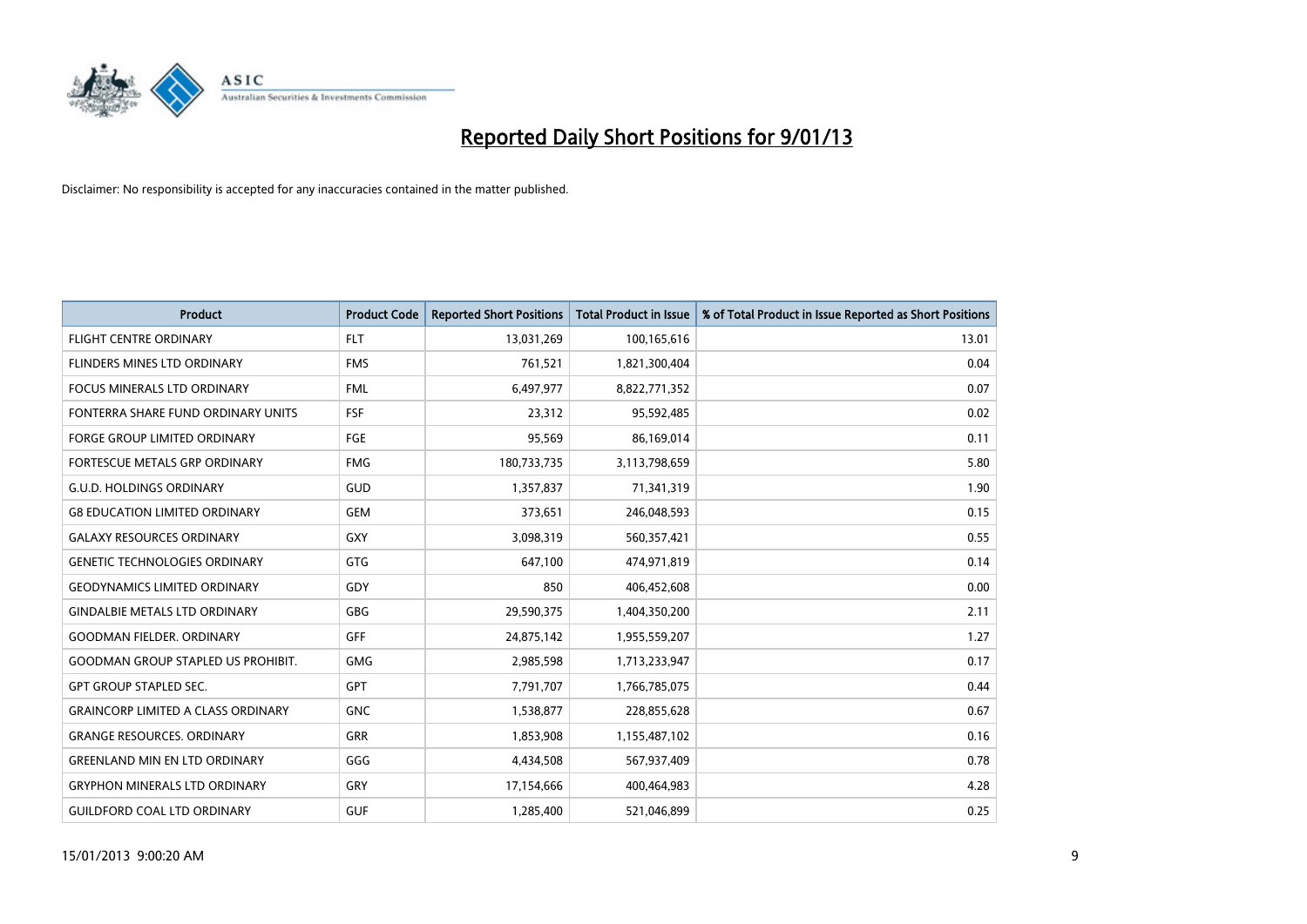

| Product                             | <b>Product Code</b> | <b>Reported Short Positions</b> | <b>Total Product in Issue</b> | % of Total Product in Issue Reported as Short Positions |
|-------------------------------------|---------------------|---------------------------------|-------------------------------|---------------------------------------------------------|
| <b>GUNNS LIMITED ORDINARY</b>       | <b>GNS</b>          | 51,528,090                      | 848,401,559                   | 6.07                                                    |
| <b>GWA GROUP LTD ORDINARY</b>       | <b>GWA</b>          | 9,189,355                       | 304,706,899                   | 3.02                                                    |
| HARVEY NORMAN ORDINARY              | <b>HVN</b>          | 121,502,097                     | 1,062,316,784                 | 11.44                                                   |
| HASTIE GROUP LIMITED ORDINARY       | <b>HST</b>          | 233,914                         | 137,353,504                   | 0.17                                                    |
| <b>HENDERSON GROUP CDI 1:1</b>      | <b>HGG</b>          | 1.000.644                       | 717,648,677                   | 0.14                                                    |
| HFA HOLDINGS LIMITED ORDINARY       | <b>HFA</b>          | 3,809                           | 117,332,831                   | 0.00                                                    |
| HILLGROVE RES LTD ORDINARY          | <b>HGO</b>          | 3,410,553                       | 1,022,760,221                 | 0.33                                                    |
| HILLS HOLDINGS LTD ORDINARY         | <b>HIL</b>          | 3,175,121                       | 246,500,444                   | 1.29                                                    |
| HORIZON OIL LIMITED ORDINARY        | <b>HZN</b>          | 34,212,537                      | 1,130,811,515                 | 3.03                                                    |
| HOT CHILI LTD ORDINARY              | <b>HCH</b>          | 997,524                         | 286,776,224                   | 0.35                                                    |
| <b>ICON ENERGY LIMITED ORDINARY</b> | <b>ICN</b>          | 2,554                           | 533,391,210                   | 0.00                                                    |
| <b>IINET LIMITED ORDINARY</b>       | <b>IIN</b>          | 160,816                         | 161,238,847                   | 0.10                                                    |
| <b>ILUKA RESOURCES ORDINARY</b>     | ILU                 | 66,894,701                      | 418,700,517                   | 15.98                                                   |
| <b>IMDEX LIMITED ORDINARY</b>       | <b>IMD</b>          | 876.842                         | 210,473,188                   | 0.42                                                    |
| <b>INCITEC PIVOT ORDINARY</b>       | IPL                 | 7,847,476                       | 1,628,730,107                 | 0.48                                                    |
| <b>INDEPENDENCE GROUP ORDINARY</b>  | <b>IGO</b>          | 4,512,576                       | 232,882,535                   | 1.94                                                    |
| <b>INDOPHIL RESOURCES ORDINARY</b>  | <b>IRN</b>          | 1,875,312                       | 1,203,146,194                 | 0.16                                                    |
| INFIGEN ENERGY STAPLED SECURITIES   | <b>IFN</b>          | 3,355,869                       | 762,265,972                   | 0.44                                                    |
| <b>INSURANCE AUSTRALIA ORDINARY</b> | IAG                 | 5,733,745                       | 2,079,034,021                 | 0.28                                                    |
| INTEGRA MINING LTD. ORDINARY        | <b>IGR</b>          | 122.424                         | 934.440.899                   | 0.01                                                    |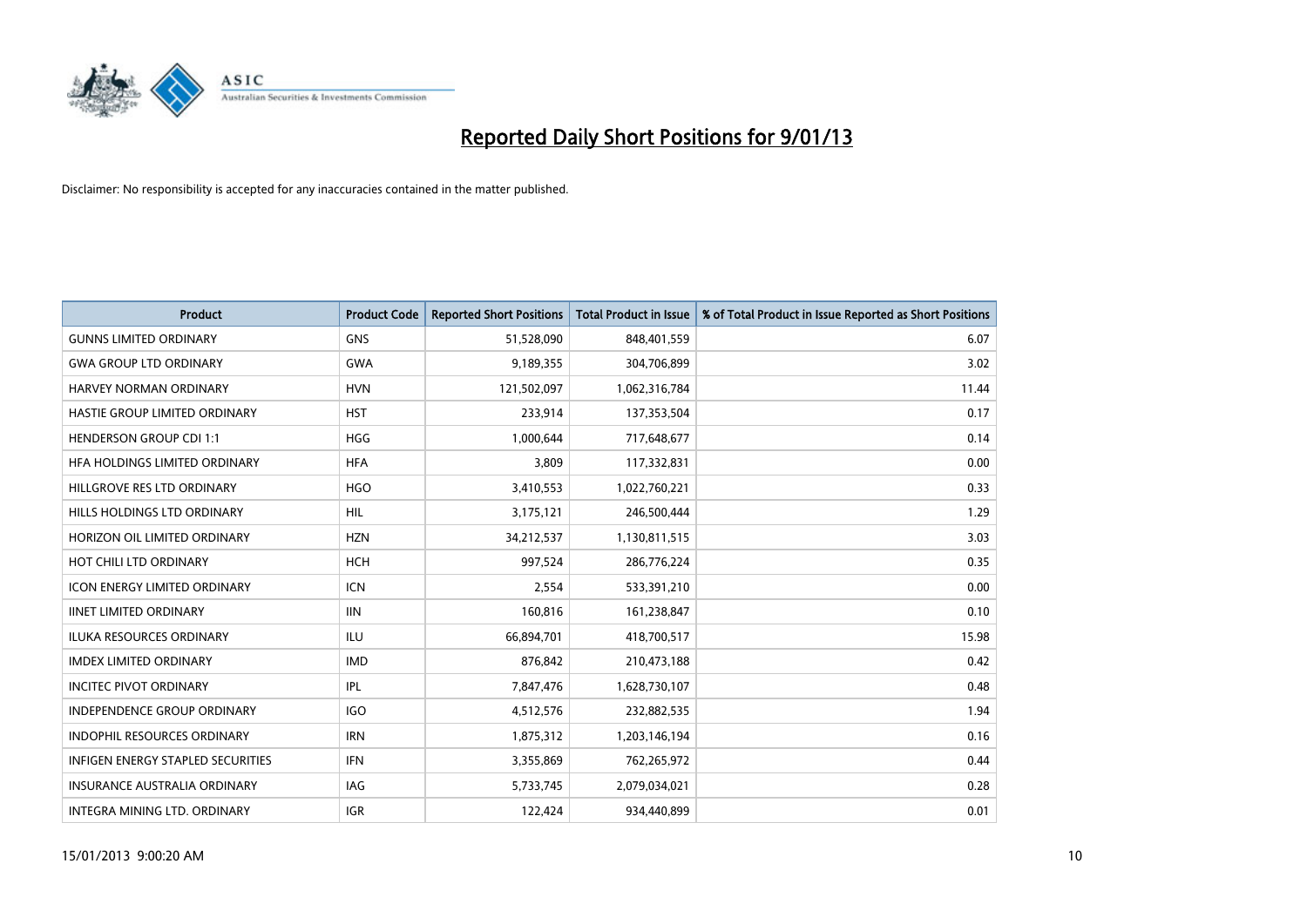

| Product                                       | <b>Product Code</b> | <b>Reported Short Positions</b> | <b>Total Product in Issue</b> | % of Total Product in Issue Reported as Short Positions |
|-----------------------------------------------|---------------------|---------------------------------|-------------------------------|---------------------------------------------------------|
| <b>INTREPID MINES ORDINARY</b>                | <b>IAU</b>          | 10,470,659                      | 555,419,975                   | 1.89                                                    |
| <b>INVESTA OFFICE FUND STAPLED SECURITIES</b> | <b>IOF</b>          | 3,832,706                       | 614,047,458                   | 0.62                                                    |
| <b>INVOCARE LIMITED ORDINARY</b>              | <b>IVC</b>          | 3,193,157                       | 110,030,298                   | 2.90                                                    |
| ION LIMITED ORDINARY                          | <b>ION</b>          | 164,453                         | 256,365,105                   | 0.06                                                    |
| <b>IOOF HOLDINGS LTD ORDINARY</b>             | <b>IFL</b>          | 1,601,084                       | 229,794,395                   | 0.70                                                    |
| <b>IRESS LIMITED ORDINARY</b>                 | <b>IRE</b>          | 1,935,495                       | 128,620,231                   | 1.50                                                    |
| <b>IRON ORE HOLDINGS ORDINARY</b>             | <b>IOH</b>          | 39.352                          | 161,174,005                   | 0.02                                                    |
| <b>IVANHOE AUSTRALIA ORDINARY</b>             | <b>IVA</b>          | 1,604,720                       | 714,483,151                   | 0.22                                                    |
| JAMES HARDIE INDUST CHESS DEPOSITARY INT      | <b>IHX</b>          | 9,227,820                       | 440,917,727                   | 2.09                                                    |
| <b>IB HI-FI LIMITED ORDINARY</b>              | <b>IBH</b>          | 19,228,740                      | 98,850,643                    | 19.45                                                   |
| <b>JUMBO INTERACTIVE ORDINARY</b>             | <b>JIN</b>          | 1.000                           | 43,002,560                    | 0.00                                                    |
| <b>JUPITER MINES ORDINARY</b>                 | <b>IMS</b>          | 1,672                           | 2,281,835,383                 | 0.00                                                    |
| <b>KAGARA LTD ORDINARY</b>                    | KZL                 | 3,034,733                       | 798,953,117                   | 0.38                                                    |
| KANGAROO RES LTD ORDINARY                     | <b>KRL</b>          | 191,687                         | 3,434,430,012                 | 0.01                                                    |
| KAROON GAS AUSTRALIA ORDINARY                 | <b>KAR</b>          | 187,204                         | 221,420,769                   | 0.08                                                    |
| KATHMANDU HOLD LTD ORDINARY                   | <b>KMD</b>          | 590,815                         | 200,215,894                   | 0.30                                                    |
| <b>KBL MINING LIMITED ORDINARY</b>            | <b>KBL</b>          | 1,820                           | 293,535,629                   | 0.00                                                    |
| KENTOR GOLD LIMITED ORDINARY                  | KGL                 | 275                             | 140,040,563                   | 0.00                                                    |
| KINGSGATE CONSOLID. ORDINARY                  | <b>KCN</b>          | 8,560,963                       | 151,828,173                   | 5.64                                                    |
| KINGSROSE MINING LTD ORDINARY                 | <b>KRM</b>          | 107.376                         | 291,261,517                   | 0.04                                                    |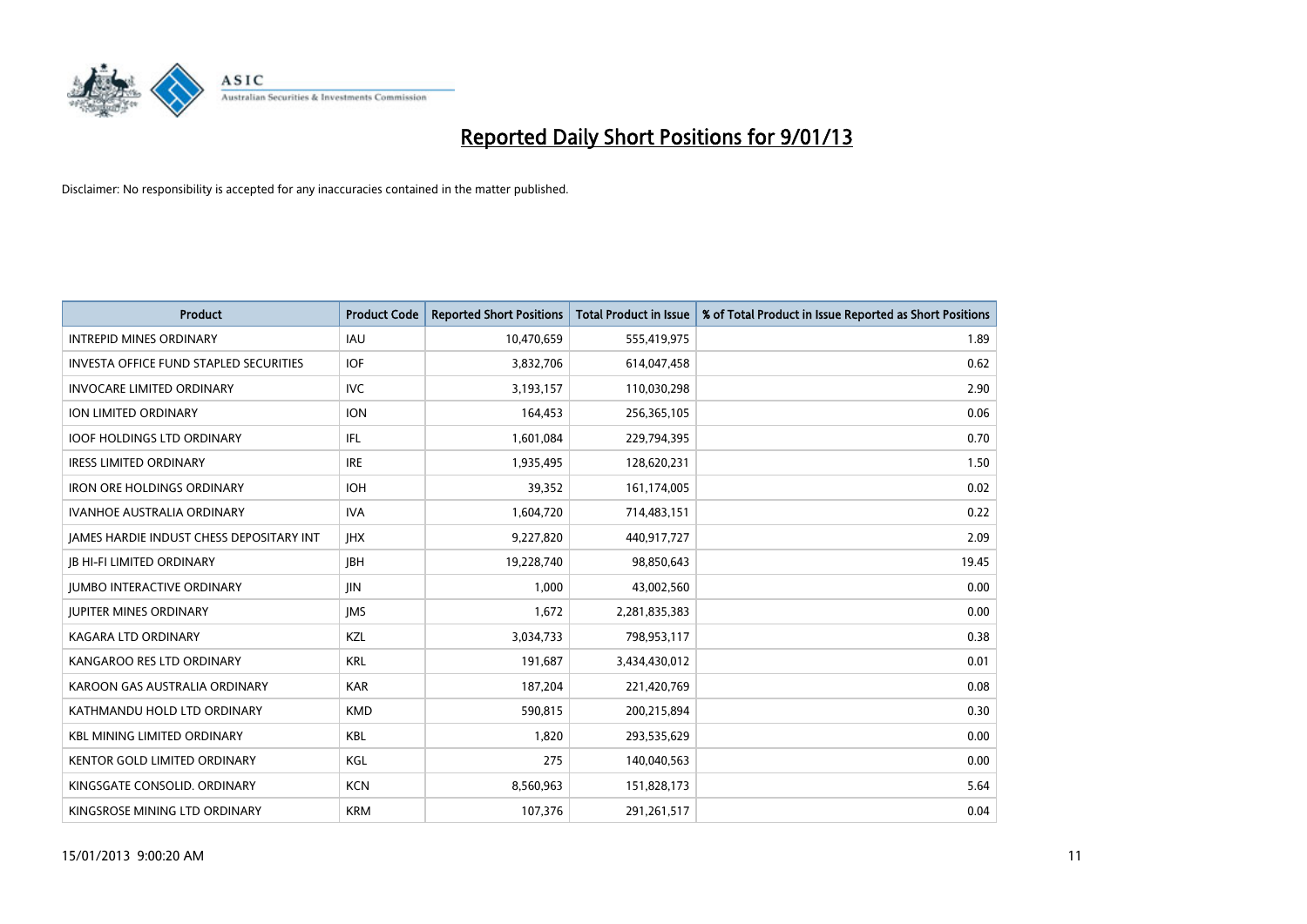

| <b>Product</b>                         | <b>Product Code</b> | <b>Reported Short Positions</b> | Total Product in Issue | % of Total Product in Issue Reported as Short Positions |
|----------------------------------------|---------------------|---------------------------------|------------------------|---------------------------------------------------------|
| LEIGHTON HOLDINGS ORDINARY             | LEI                 | 8,608,238                       | 337,164,188            | 2.55                                                    |
| LEND LEASE GROUP UNIT/ORD STAPLED      | LLC                 | 5,507,912                       | 574,351,883            | 0.96                                                    |
| LINC ENERGY LTD ORDINARY               | <b>LNC</b>          | 28,552,716                      | 504,487,631            | 5.66                                                    |
| LIQUEFIED NATURAL ORDINARY             | <b>LNG</b>          | 272,800                         | 267,699,015            | 0.10                                                    |
| LYCOPODIUM LIMITED ORDINARY            | LYL                 | 602                             | 38,755,103             | 0.00                                                    |
| <b>LYNAS CORPORATION ORDINARY</b>      | <b>LYC</b>          | 127,640,760                     | 1,960,801,292          | 6.51                                                    |
| M2 TELECOMMUNICATION ORDINARY          | <b>MTU</b>          | 6,360,021                       | 157,976,251            | 4.03                                                    |
| <b>MACA LIMITED ORDINARY</b>           | <b>MLD</b>          | 1,023,823                       | 150,000,000            | 0.68                                                    |
| MACMAHON HOLDINGS ORDINARY             | <b>MAH</b>          | 21,275,149                      | 1,020,539,461          | 2.08                                                    |
| MACO ATLAS ROADS GRP ORDINARY STAPLED  | <b>MOA</b>          | 3,247,101                       | 478,531,436            | 0.68                                                    |
| MACQUARIE GROUP LTD ORDINARY           | <b>MQG</b>          | 6,066,067                       | 339,178,329            | 1.79                                                    |
| MARENGO MIN CANADA DEFERRED SETTLEMENT | <b>MMC</b>          | 26,950                          | 1,137,870,521          | 0.00                                                    |
| <b>MATRIX C &amp; E LTD ORDINARY</b>   | <b>MCE</b>          | 3,976,757                       | 94,555,428             | 4.21                                                    |
| MAVERICK DRILLING ORDINARY             | <b>MAD</b>          | 12,279,199                      | 452,726,751            | 2.71                                                    |
| MAYNE PHARMA LTD ORDINARY              | <b>MYX</b>          | 546,300                         | 545,527,413            | 0.10                                                    |
| MCMILLAN SHAKESPEARE ORDINARY          | <b>MMS</b>          | 855,063                         | 74,523,965             | 1.15                                                    |
| <b>MCPHERSON'S LTD ORDINARY</b>        | <b>MCP</b>          | 820                             | 73,106,633             | 0.00                                                    |
| MEDUSA MINING LTD ORDINARY             | <b>MML</b>          | 2,855,177                       | 188,903,911            | 1.51                                                    |
| MELBOURNE IT LIMITED ORDINARY          | <b>MLB</b>          | 512,796                         | 82,451,363             | 0.62                                                    |
| MEO AUSTRALIA LTD ORDINARY             | <b>MEO</b>          | 306,225                         | 627,264,587            | 0.05                                                    |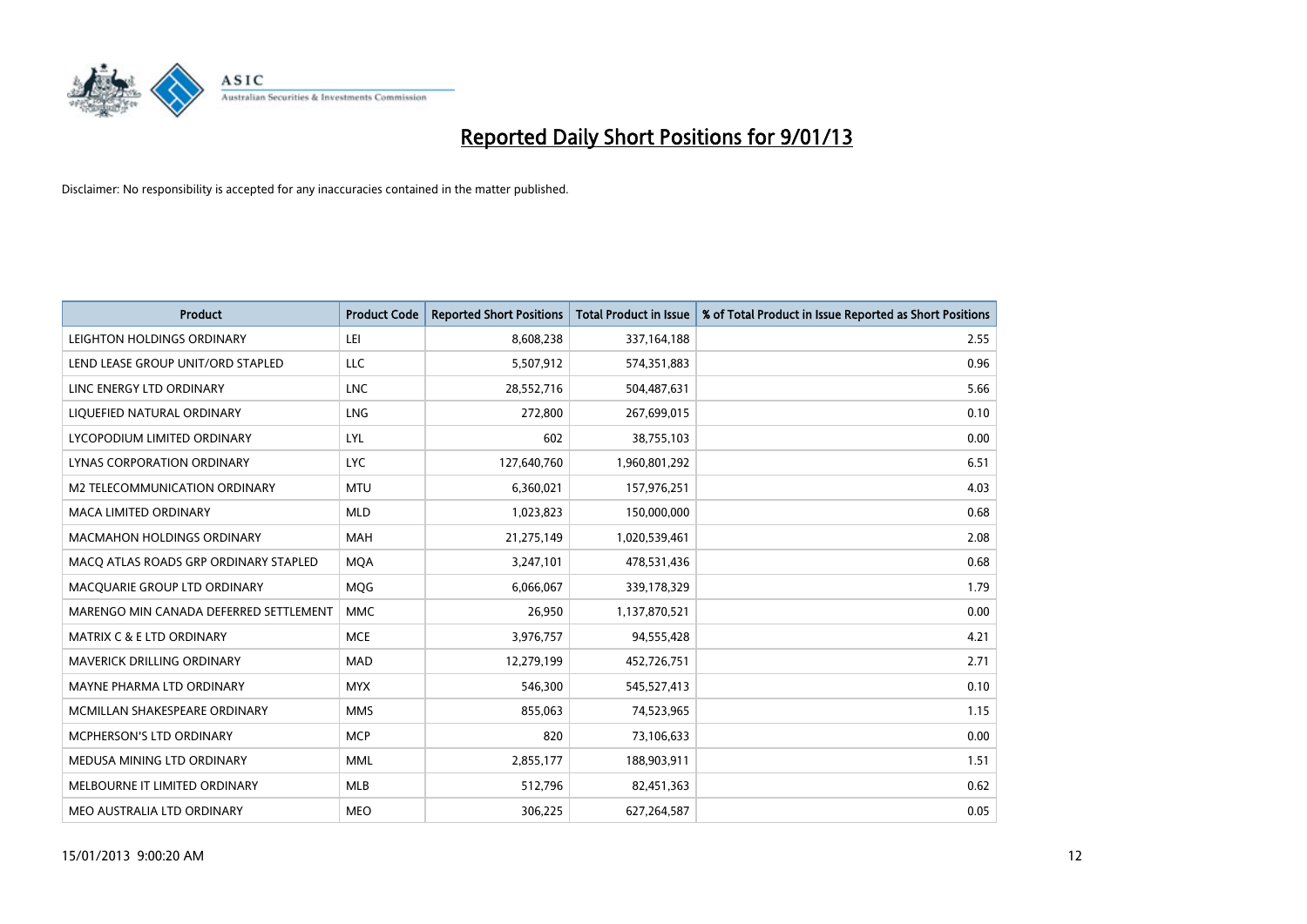

| Product                            | <b>Product Code</b> | <b>Reported Short Positions</b> | Total Product in Issue | % of Total Product in Issue Reported as Short Positions |
|------------------------------------|---------------------|---------------------------------|------------------------|---------------------------------------------------------|
| <b>MERMAID MARINE ORDINARY</b>     | <b>MRM</b>          | 924,767                         | 223,832,900            | 0.41                                                    |
| MESOBLAST LIMITED ORDINARY         | <b>MSB</b>          | 15,456,108                      | 287,132,832            | 5.38                                                    |
| METALS X LIMITED ORDINARY          | <b>MLX</b>          | 6,702,150                       | 1,651,766,110          | 0.41                                                    |
| METCASH LIMITED ORDINARY           | <b>MTS</b>          | 93,587,763                      | 880,704,786            | 10.63                                                   |
| METMINCO LIMITED ORDINARY          | <b>MNC</b>          | 54,825                          | 1,749,543,023          | 0.00                                                    |
| MICLYN EXP OFFSHR ORDINARY         | <b>MIO</b>          | 138,799                         | 278,639,188            | 0.05                                                    |
| <b>MILTON CORPORATION ORDINARY</b> | <b>MLT</b>          | 12,800                          | 121,625,655            | 0.01                                                    |
| MINCOR RESOURCES NL ORDINARY       | <b>MCR</b>          | 2,261,677                       | 188,208,274            | 1.20                                                    |
| MINERAL DEPOSITS ORDINARY          | <b>MDL</b>          | 406,464                         | 83,538,786             | 0.49                                                    |
| MINERAL RESOURCES, ORDINARY        | <b>MIN</b>          | 3,622,934                       | 185,333,269            | 1.95                                                    |
| MIRABELA NICKEL LTD ORDINARY       | <b>MBN</b>          | 6,541,330                       | 876,582,736            | 0.75                                                    |
| MIRVAC GROUP STAPLED SECURITIES    | <b>MGR</b>          | 7,017,824                       | 3,425,587,451          | 0.20                                                    |
| MOLOPO ENERGY LTD ORDINARY         | <b>MPO</b>          | 594,159                         | 245,849,711            | 0.24                                                    |
| <b>MONADELPHOUS GROUP ORDINARY</b> | <b>MND</b>          | 6,939,726                       | 90,663,543             | 7.65                                                    |
| MORTGAGE CHOICE LTD ORDINARY       | <b>MOC</b>          | 2,389,302                       | 123,431,282            | 1.94                                                    |
| MOUNT GIBSON IRON ORDINARY         | <b>MGX</b>          | 2,738,875                       | 1,090,584,232          | 0.25                                                    |
| MULTIPLEX SITES SITES              | <b>MXUPA</b>        | 578                             | 4,500,000              | 0.01                                                    |
| MURCHISON METALS LTD ORDINARY      | <b>MMX</b>          | 6,141,070                       | 450,497,346            | 1.36                                                    |
| MYER HOLDINGS LTD ORDINARY         | <b>MYR</b>          | 82,959,069                      | 583,384,551            | 14.22                                                   |
| MYSTATE LIMITED ORDINARY           | <b>MYS</b>          | 19,725                          | 87,117,374             | 0.02                                                    |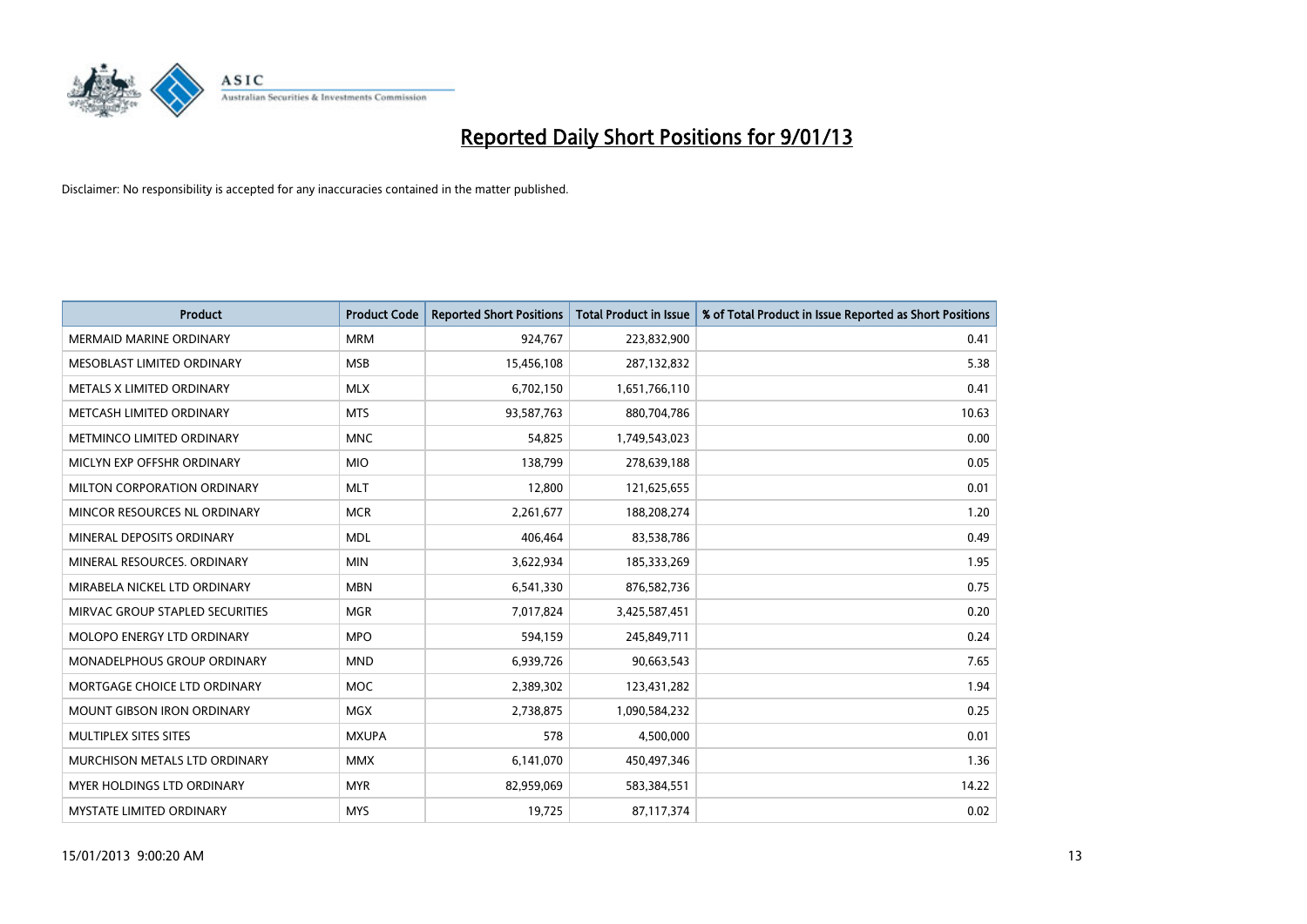

| Product                               | <b>Product Code</b> | <b>Reported Short Positions</b> | <b>Total Product in Issue</b> | % of Total Product in Issue Reported as Short Positions |
|---------------------------------------|---------------------|---------------------------------|-------------------------------|---------------------------------------------------------|
| NATIONAL AUST, BANK ORDINARY          | <b>NAB</b>          | 11,141,090                      | 2,342,207,090                 | 0.48                                                    |
| NAVITAS LIMITED ORDINARY              | <b>NVT</b>          | 8,674,321                       | 375,367,918                   | 2.31                                                    |
| NEON ENERGY LIMITED ORDINARY          | <b>NEN</b>          | 3,301,797                       | 549,844,091                   | 0.60                                                    |
| NEPTUNE MARINE ORDINARY               | <b>NMS</b>          | 60                              | 1,843,891,566                 | 0.00                                                    |
| NEW HOPE CORPORATION ORDINARY         | <b>NHC</b>          | 2,387,284                       | 830,563,352                   | 0.29                                                    |
| NEWCREST MINING ORDINARY              | <b>NCM</b>          | 2,353,212                       | 765,906,839                   | 0.31                                                    |
| NEWS CORP A NON-VOTING CDI            | <b>NWSLV</b>        | 2,985,524                       | 1,533,000,365                 | 0.19                                                    |
| NEWS CORP B VOTING CDI                | <b>NWS</b>          | 1,270,236                       | 798,520,953                   | 0.16                                                    |
| NEWSAT LIMITED ORDINARY               | <b>NWT</b>          | 58,617                          | 233,052,157                   | 0.03                                                    |
| NEXTDC LIMITED ORDINARY               | <b>NXT</b>          | 3,150,374                       | 172,602,288                   | 1.83                                                    |
| NEXUS ENERGY LIMITED ORDINARY         | <b>NXS</b>          | 8,612,275                       | 1,329,821,159                 | 0.65                                                    |
| NIDO PETROLEUM ORDINARY               | <b>NDO</b>          | 105,313                         | 1,601,120,957                 | 0.01                                                    |
| NOBLE MINERAL RES ORDINARY            | <b>NMG</b>          | 3,082,014                       | 666,397,952                   | 0.46                                                    |
| NORFOLK GROUP ORDINARY                | <b>NFK</b>          | 50                              | 158,890,730                   | 0.00                                                    |
| NORTHERN IRON LTD ORDINARY            | <b>NFE</b>          | 3,262,344                       | 484,405,314                   | 0.67                                                    |
| NORTHERN STAR ORDINARY                | <b>NST</b>          | 5,209,497                       | 424,218,168                   | 1.23                                                    |
| NRW HOLDINGS LIMITED ORDINARY         | <b>NWH</b>          | 2,427,462                       | 278,888,011                   | 0.87                                                    |
| NUFARM LIMITED ORDINARY               | <b>NUF</b>          | 5,977,896                       | 262,721,422                   | 2.28                                                    |
| OAKTON LIMITED ORDINARY               | <b>OKN</b>          | 9,562                           | 91,721,874                    | 0.01                                                    |
| OCEANAGOLD CORP. CHESS DEPOSITARY INT | <b>OGC</b>          | 1,902,872                       | 293,517,918                   | 0.65                                                    |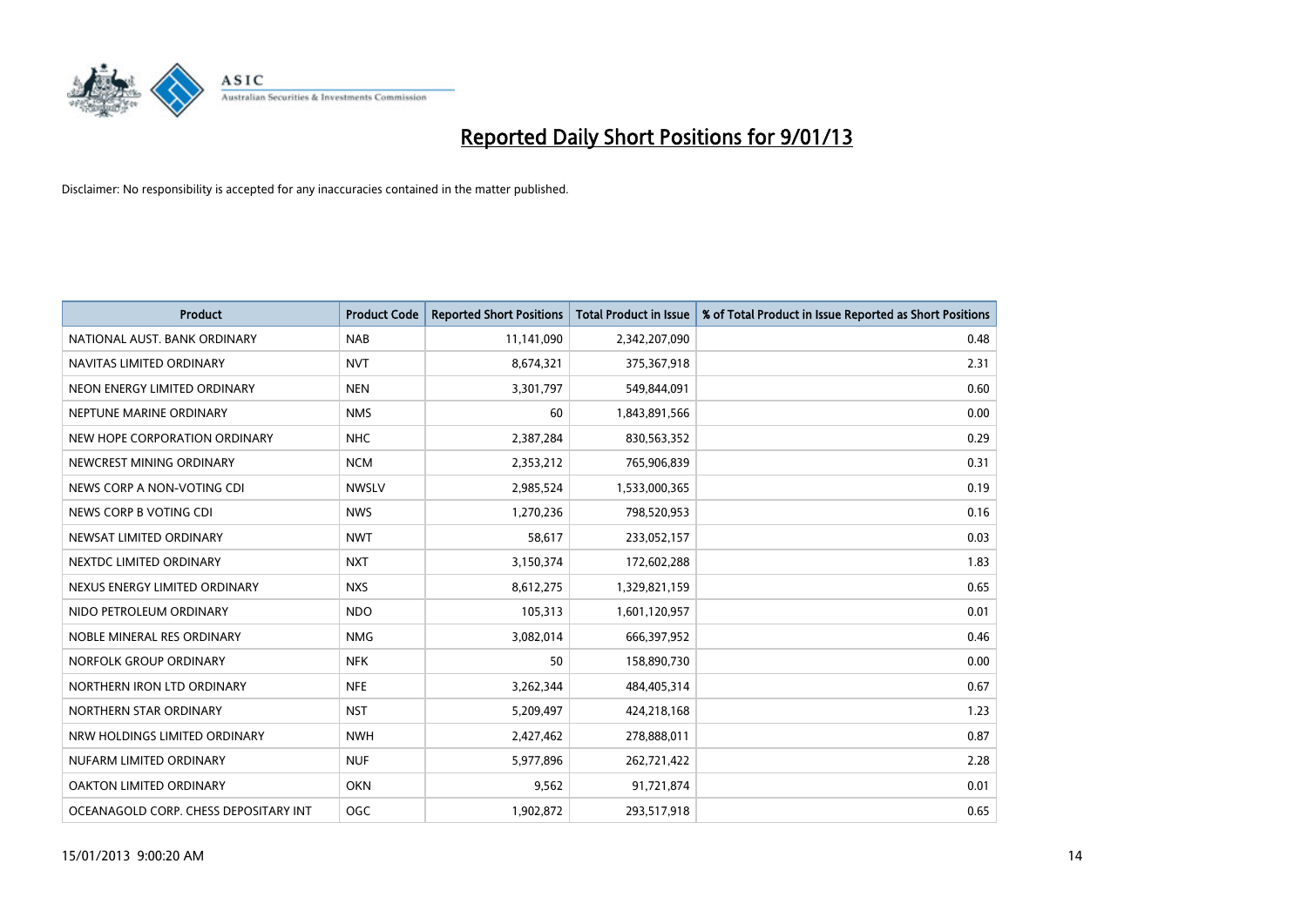

| Product                      | <b>Product Code</b> | <b>Reported Short Positions</b> | <b>Total Product in Issue</b> | % of Total Product in Issue Reported as Short Positions |
|------------------------------|---------------------|---------------------------------|-------------------------------|---------------------------------------------------------|
| OIL SEARCH LTD ORDINARY      | <b>OSH</b>          | 4,278,930                       | 1,334,756,742                 | 0.32                                                    |
| OM HOLDINGS LIMITED ORDINARY | OMH                 | 3,983,997                       | 673,423,337                   | 0.59                                                    |
| ORICA LIMITED ORDINARY       | ORI                 | 3,693,346                       | 366,686,516                   | 1.01                                                    |
| ORIGIN ENERGY ORDINARY       | <b>ORG</b>          | 15,880,655                      | 1,094,029,776                 | 1.45                                                    |
| OROCOBRE LIMITED ORDINARY    | <b>ORE</b>          | 70,934                          | 117,745,140                   | 0.06                                                    |
| OROTONGROUP LIMITED ORDINARY | ORL                 | 31,317                          | 40,880,902                    | 0.08                                                    |
| ORPHEUS ENERGY LTD ORDINARY  | <b>OEG</b>          | 67,200                          | 130,475,919                   | 0.05                                                    |
| OZ MINERALS ORDINARY         | OZL                 | 5,182,673                       | 303,470,022                   | 1.71                                                    |
| PACIFIC BRANDS ORDINARY      | <b>PBG</b>          | 11,799,028                      | 912,915,695                   | 1.29                                                    |
| PALADIN ENERGY LTD ORDINARY  | <b>PDN</b>          | 94,826,137                      | 836,825,651                   | 11.33                                                   |
| PANAUST LIMITED ORDINARY     | <b>PNA</b>          | 2,189,252                       | 605,962,322                   | 0.36                                                    |
| PANORAMIC RESOURCES ORDINARY | PAN                 | 1,224,647                       | 256,058,555                   | 0.48                                                    |
| PAPERLINX LIMITED ORDINARY   | <b>PPX</b>          | 68,231                          | 609,280,761                   | 0.01                                                    |
| PAPILLON RES LTD ORDINARY    | PIR                 | 1,630,464                       | 268,269,982                   | 0.61                                                    |
| PATTIES FOODS LTD ORDINARY   | PFL                 | 100,000                         | 139,065,639                   | 0.07                                                    |
| PEET LIMITED ORDINARY        | <b>PPC</b>          | 4,029,635                       | 321,013,141                   | 1.26                                                    |
| PERILYA LIMITED ORDINARY     | PEM                 | 514                             | 769,316,426                   | 0.00                                                    |
| PERPETUAL LIMITED ORDINARY   | <b>PPT</b>          | 2,097,184                       | 41,980,678                    | 5.00                                                    |
| PERSEUS MINING LTD ORDINARY  | PRU                 | 16,201,670                      | 457,962,088                   | 3.54                                                    |
| PHARMAXIS LTD ORDINARY       | <b>PXS</b>          | 6,376,288                       | 308,543,389                   | 2.07                                                    |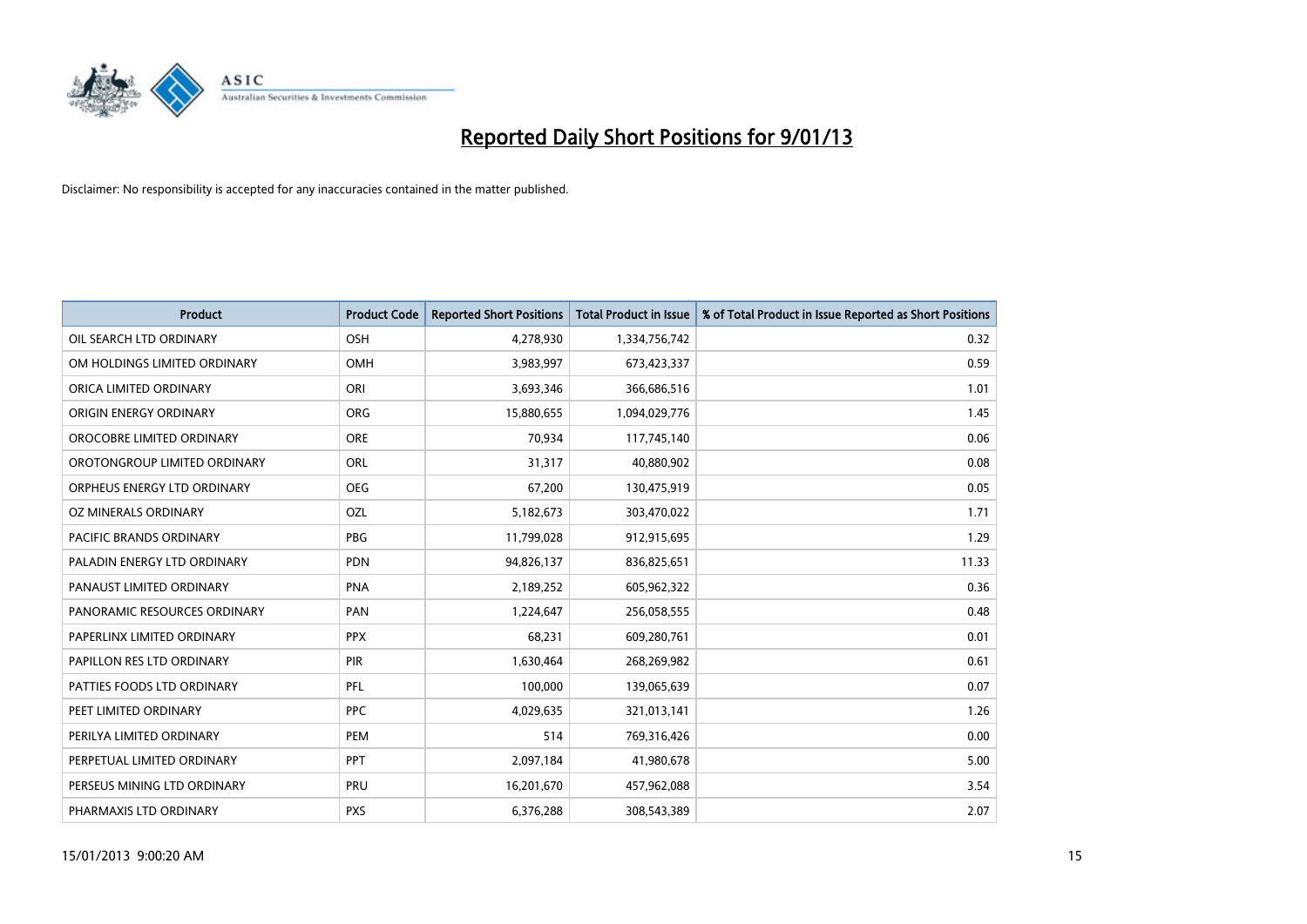

| Product                           | <b>Product Code</b> | <b>Reported Short Positions</b> | <b>Total Product in Issue</b> | % of Total Product in Issue Reported as Short Positions |
|-----------------------------------|---------------------|---------------------------------|-------------------------------|---------------------------------------------------------|
| PLATINUM ASSET ORDINARY           | <b>PTM</b>          | 12,619,376                      | 561,347,878                   | 2.25                                                    |
| PLATINUM AUSTRALIA ORDINARY       | <b>PLA</b>          | 836,127                         | 504,968,043                   | 0.17                                                    |
| PMP LIMITED ORDINARY              | <b>PMP</b>          | 206,144                         | 323,781,124                   | 0.06                                                    |
| PRANA BIOTECHNOLOGY ORDINARY      | PBT                 | 82,350                          | 340,689,928                   | 0.02                                                    |
| PREMIER INVESTMENTS ORDINARY      | <b>PMV</b>          | 1,223,541                       | 155,260,478                   | 0.79                                                    |
| PRIMA BIOMED LTD ORDINARY         | <b>PRR</b>          | 6,288,810                       | 1,066,063,388                 | 0.59                                                    |
| PRIMARY HEALTH CARE ORDINARY      | <b>PRY</b>          | 26,284,339                      | 502,983,554                   | 5.23                                                    |
| PRIME MEDIA GRP LTD ORDINARY      | <b>PRT</b>          | 60,147                          | 366,330,303                   | 0.02                                                    |
| PRIMEAG AUSTRALIA ORDINARY        | PAG                 | 8,955                           | 266,394,444                   | 0.00                                                    |
| PROGRAMMED ORDINARY               | <b>PRG</b>          | 327,036                         | 118,177,001                   | 0.28                                                    |
| <b>PSIVIDA CORP CDI 1:1</b>       | <b>PVA</b>          | 50,000                          | 8,941,306                     | 0.56                                                    |
| PURA VIDA ENERGY NL ORDINARY      | <b>PVD</b>          | 157,040                         | 59,769,584                    | 0.26                                                    |
| OANTAS AIRWAYS ORDINARY           | QAN                 | 16,879,766                      | 2,265,123,620                 | 0.75                                                    |
| OBE INSURANCE GROUP ORDINARY      | <b>OBE</b>          | 66,903,615                      | 1,196,747,582                 | 5.59                                                    |
| ORXPHARMA LTD ORDINARY            | <b>QRX</b>          | 130,762                         | 144,617,206                   | 0.09                                                    |
| <b>QUBE HOLDINGS LTD ORDINARY</b> | <b>OUB</b>          | 9,233,056                       | 926,489,845                   | 1.00                                                    |
| RAMELIUS RESOURCES ORDINARY       | <b>RMS</b>          | 4,679,201                       | 337,296,949                   | 1.39                                                    |
| RAMSAY HEALTH CARE ORDINARY       | <b>RHC</b>          | 2,938,410                       | 202,081,252                   | 1.45                                                    |
| <b>RCR TOMLINSON ORDINARY</b>     | <b>RCR</b>          | 117,688                         | 132,431,265                   | 0.09                                                    |
| <b>REA GROUP ORDINARY</b>         | <b>REA</b>          | 15,036                          | 131,714,699                   | 0.01                                                    |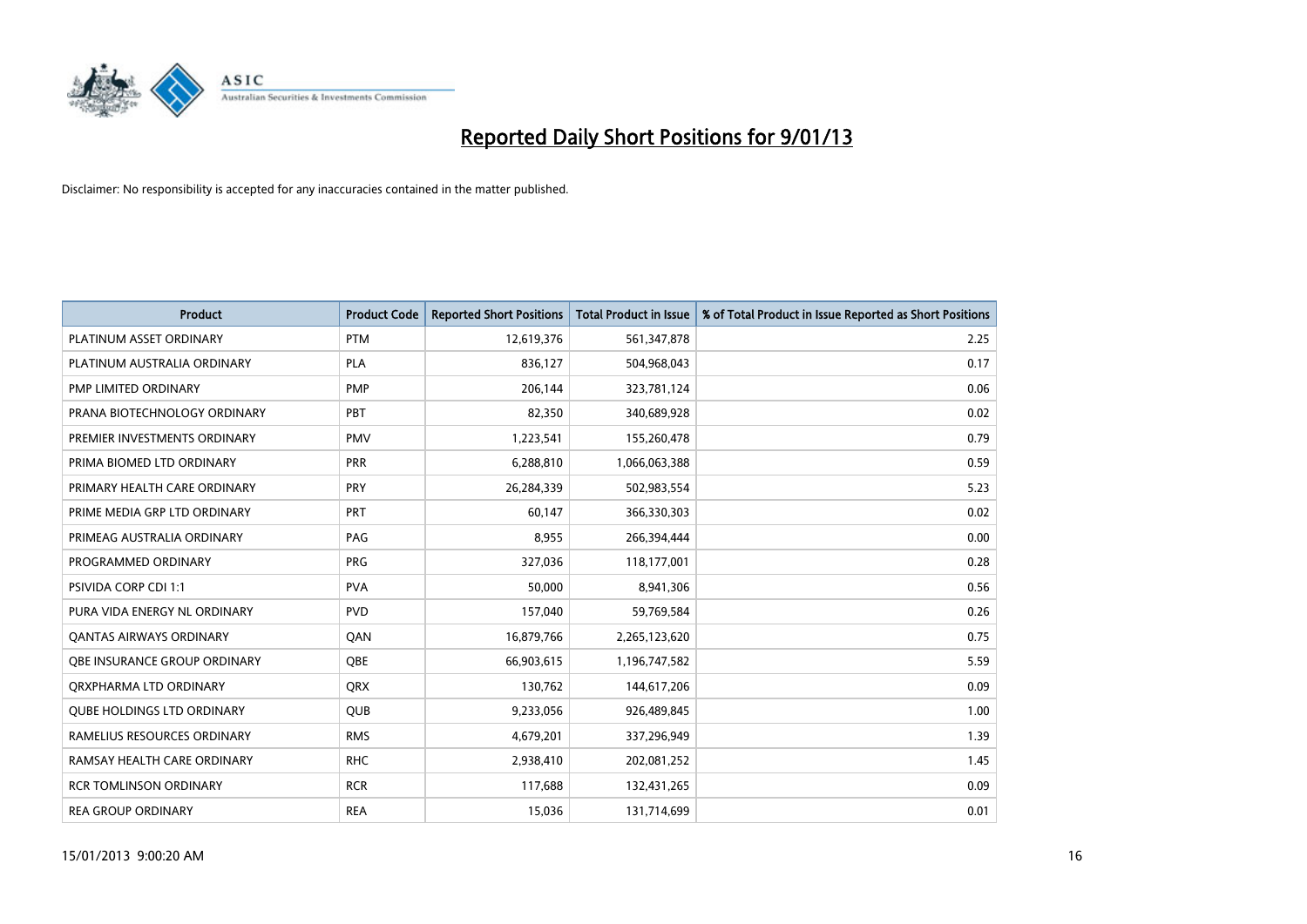

| Product                             | <b>Product Code</b> | <b>Reported Short Positions</b> | Total Product in Issue | % of Total Product in Issue Reported as Short Positions |
|-------------------------------------|---------------------|---------------------------------|------------------------|---------------------------------------------------------|
| <b>RECKON LIMITED ORDINARY</b>      | <b>RKN</b>          | 451,000                         | 129,488,015            | 0.35                                                    |
| RED 5 LIMITED ORDINARY              | <b>RED</b>          | 1,945,818                       | 135,488,008            | 1.44                                                    |
| <b>RED FORK ENERGY ORDINARY</b>     | <b>RFE</b>          | 3,512,644                       | 384,951,719            | 0.91                                                    |
| REDBANK ENERGY LTD ORDINARY         | <b>AEI</b>          | 13                              | 786,287                | 0.00                                                    |
| REDFLEX HOLDINGS ORDINARY           | <b>RDF</b>          | 2,820                           | 110,762,310            | 0.00                                                    |
| REECE AUSTRALIA LTD. ORDINARY       | <b>REH</b>          | 10,494                          | 99,600,000             | 0.01                                                    |
| <b>REGIS RESOURCES ORDINARY</b>     | <b>RRL</b>          | 3,326,996                       | 473,972,396            | 0.70                                                    |
| RESMED INC CDI 10:1                 | <b>RMD</b>          | 2,677,104                       | 1,556,242,300          | 0.17                                                    |
| RESOLUTE MINING ORDINARY            | <b>RSG</b>          | 2,846,030                       | 643,094,224            | 0.44                                                    |
| <b>RESOURCE GENERATION ORDINARY</b> | <b>RES</b>          | 173                             | 263,345,652            | 0.00                                                    |
| RETAIL FOOD GROUP ORDINARY          | <b>RFG</b>          | 155,866                         | 130,054,522            | 0.12                                                    |
| REVERSE CORP LIMITED ORDINARY       | <b>REF</b>          | 100                             | 92,382,175             | 0.00                                                    |
| REX MINERALS LIMITED ORDINARY       | <b>RXM</b>          | 2,001,224                       | 188,907,284            | 1.06                                                    |
| <b>RHG LIMITED ORDINARY</b>         | <b>RHG</b>          | 299,232                         | 308,483,177            | 0.10                                                    |
| <b>RIALTO ENERGY ORDINARY</b>       | <b>RIA</b>          | 41                              | 672,259,992            | 0.00                                                    |
| RIDLEY CORPORATION ORDINARY         | <b>RIC</b>          | 23,598                          | 307,817,071            | 0.01                                                    |
| RIO TINTO LIMITED ORDINARY          | <b>RIO</b>          | 9,253,018                       | 435,758,720            | 2.12                                                    |
| ROC OIL COMPANY ORDINARY            | <b>ROC</b>          | 1,268,298                       | 683,235,552            | 0.19                                                    |
| <b>RURALCO HOLDINGS ORDINARY</b>    | <b>RHL</b>          | 12,000                          | 55,019,284             | 0.02                                                    |
| SAI GLOBAL LIMITED ORDINARY         | SAI                 | 5,167,995                       | 206,883,139            | 2.50                                                    |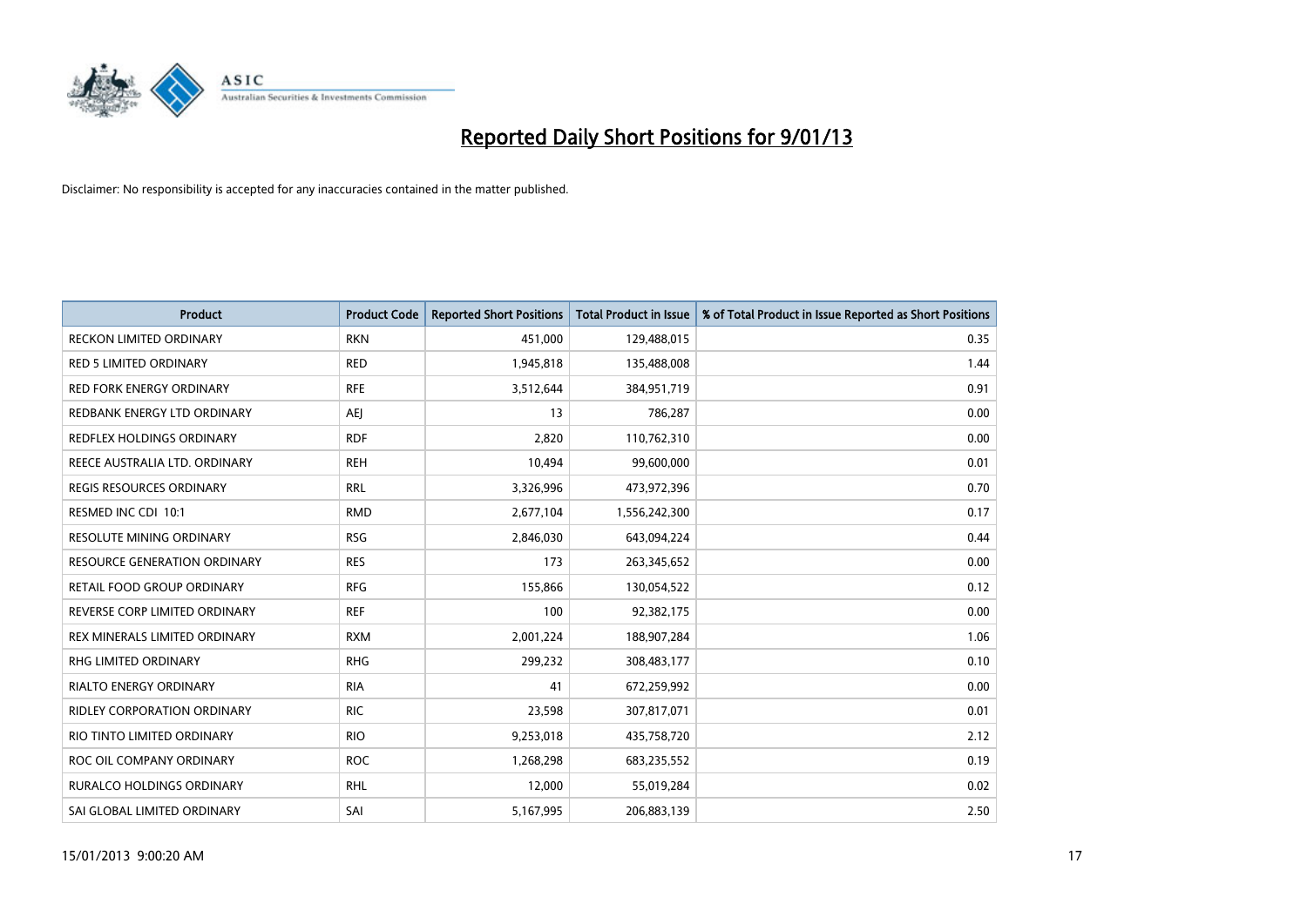

| <b>Product</b>                           | <b>Product Code</b> | <b>Reported Short Positions</b> | <b>Total Product in Issue</b> | % of Total Product in Issue Reported as Short Positions |
|------------------------------------------|---------------------|---------------------------------|-------------------------------|---------------------------------------------------------|
| SALMAT LIMITED ORDINARY                  | <b>SLM</b>          | 488,210                         | 159,812,799                   | 0.31                                                    |
| SAMSON OIL & GAS LTD ORDINARY            | SSN                 | 3,906,000                       | 1,865,384,154                 | 0.21                                                    |
| SANDFIRE RESOURCES ORDINARY              | <b>SFR</b>          | 1,649,545                       | 153,524,301                   | 1.07                                                    |
| <b>SANTOS LTD ORDINARY</b>               | <b>STO</b>          | 3,677,254                       | 958,884,507                   | 0.38                                                    |
| SARACEN MINERAL ORDINARY                 | SAR                 | 7,499,434                       | 595,217,424                   | 1.26                                                    |
| SCA PROPERTY GROUP STAPLED SECURITIES    | <b>SCP</b>          | 7,039,845                       | 585,455,114                   | 1.20                                                    |
| SEDGMAN LIMITED ORDINARY                 | <b>SDM</b>          | 486,488                         | 217,623,797                   | 0.22                                                    |
| SEEK LIMITED ORDINARY                    | <b>SEK</b>          | 13,742,669                      | 337,101,307                   | 4.08                                                    |
| SENEX ENERGY LIMITED ORDINARY            | <b>SXY</b>          | 2,746,340                       | 1,140,194,837                 | 0.24                                                    |
| SERVICE STREAM ORDINARY                  | <b>SSM</b>          | 5,018                           | 283,418,867                   | 0.00                                                    |
| SEVEN GROUP HOLDINGS ORDINARY            | <b>SVW</b>          | 3,150,362                       | 307,410,281                   | 1.02                                                    |
| SEVEN WEST MEDIA LTD ORDINARY            | SWM                 | 20,707,453                      | 999,160,872                   | 2.07                                                    |
| SIGMA PHARMACEUTICAL ORDINARY            | <b>SIP</b>          | 6,177,344                       | 1,173,298,140                 | 0.53                                                    |
| SILEX SYSTEMS ORDINARY                   | <b>SLX</b>          | 1,052,498                       | 170,232,464                   | 0.62                                                    |
| SILVER CHEF LIMITED ORDINARY             | <b>SIV</b>          | 4,945                           | 27,222,919                    | 0.02                                                    |
| SILVER LAKE RESOURCE DEF EX IGR          | <b>SLRN</b>         | 16,500                          | 150,097,055                   | 0.01                                                    |
| SILVER LAKE RESOURCE ORDINARY            | <b>SLR</b>          | 18,239,075                      | 228,940,486                   | 7.97                                                    |
| SIMS METAL MGMT LTD ORDINARY             | <b>SGM</b>          | 7,857,186                       | 204,296,106                   | 3.85                                                    |
| SINGAPORE TELECOMM. CHESS DEPOSITARY INT | SGT                 | 3,291,548                       | 174,261,546                   | 1.89                                                    |
| SIRIUS RESOURCES NL ORDINARY             | <b>SIR</b>          | 99,968                          | 223,434,586                   | 0.04                                                    |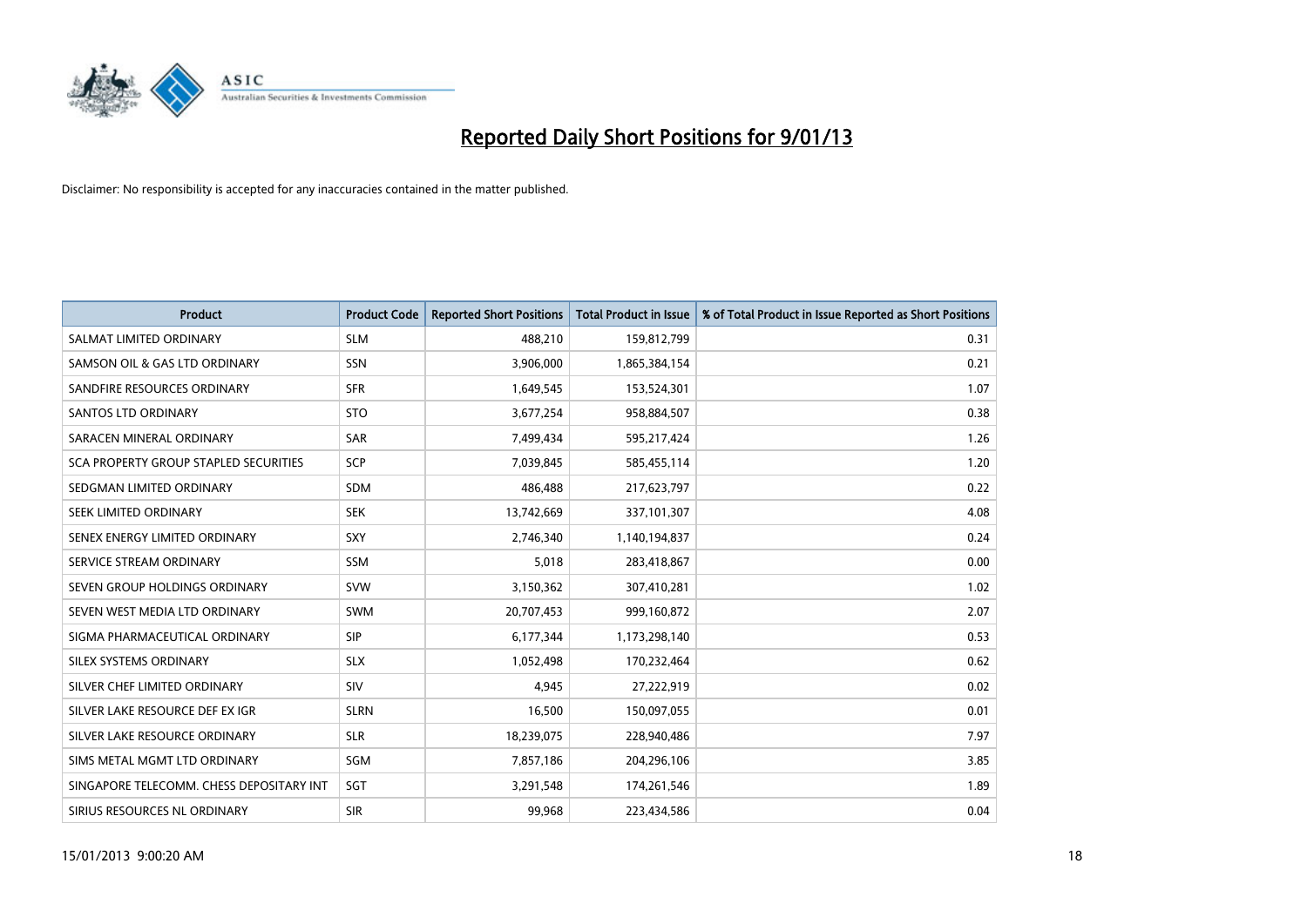

| Product                                  | <b>Product Code</b> | <b>Reported Short Positions</b> | <b>Total Product in Issue</b> | % of Total Product in Issue Reported as Short Positions |
|------------------------------------------|---------------------|---------------------------------|-------------------------------|---------------------------------------------------------|
| SIRTEX MEDICAL ORDINARY                  | <b>SRX</b>          | 339,523                         | 55,768,136                    | 0.61                                                    |
| SKILLED GROUP LTD ORDINARY               | <b>SKE</b>          | 6,167,681                       | 233,487,276                   | 2.64                                                    |
| <b>SKY NETWORK ORDINARY</b>              | <b>SKT</b>          | 30,000                          | 389,139,785                   | 0.01                                                    |
| SKYCITY ENT GRP LTD ORDINARY             | <b>SKC</b>          | 110,101                         | 576,958,340                   | 0.02                                                    |
| <b>SLATER &amp; GORDON ORDINARY</b>      | SGH                 | 38,817                          | 170,537,215                   | 0.02                                                    |
| SMS MANAGEMENT, ORDINARY                 | <b>SMX</b>          | 1,198,076                       | 69,378,477                    | 1.73                                                    |
| SONIC HEALTHCARE ORDINARY                | <b>SHL</b>          | 5,227,571                       | 396,025,681                   | 1.32                                                    |
| SOUL PATTINSON (W.H) ORDINARY            | SOL                 | 13,883                          | 239,395,320                   | 0.01                                                    |
| SOUTH BOULDER MINES ORDINARY             | <b>STB</b>          | 136,195                         | 127,952,826                   | 0.11                                                    |
| SP AUSNET STAPLED SECURITIES             | <b>SPN</b>          | 5,995,650                       | 3,367,543,113                 | 0.18                                                    |
| SPARK INFRASTRUCTURE STAPLED NOTE & UNIT | SKI                 | 32,962,773                      | 1,326,734,264                 | 2.48                                                    |
| SPDR 200 FUND ETF UNITS                  | <b>STW</b>          | 42,525                          | 47,859,567                    | 0.09                                                    |
| SPDRMSCIAUSELECTHDY ETF UNITS            | SYI                 | 1,414                           | 2,407,545                     | 0.06                                                    |
| SPECIALTY FASHION ORDINARY               | SFH                 | 2,578,941                       | 192,236,121                   | 1.34                                                    |
| ST BARBARA LIMITED ORDINARY              | <b>SBM</b>          | 3,547,448                       | 488,074,077                   | 0.73                                                    |
| STANMORE COAL LTD ORDINARY               | <b>SMR</b>          | 32,870                          | 207,827,090                   | 0.02                                                    |
| STARPHARMA HOLDINGS ORDINARY             | SPL                 | 6,062,077                       | 283,640,060                   | 2.14                                                    |
| STHN CROSS MEDIA ORDINARY                | <b>SXL</b>          | 17,577,603                      | 704,858,524                   | 2.49                                                    |
| STOCKLAND UNITS/ORD STAPLED              | SGP                 | 23,736,316                      | 2,202,657,963                 | 1.08                                                    |
| STRAITS RES LTD. ORDINARY                | SRO                 | 69,907                          | 1,164,150,159                 | 0.01                                                    |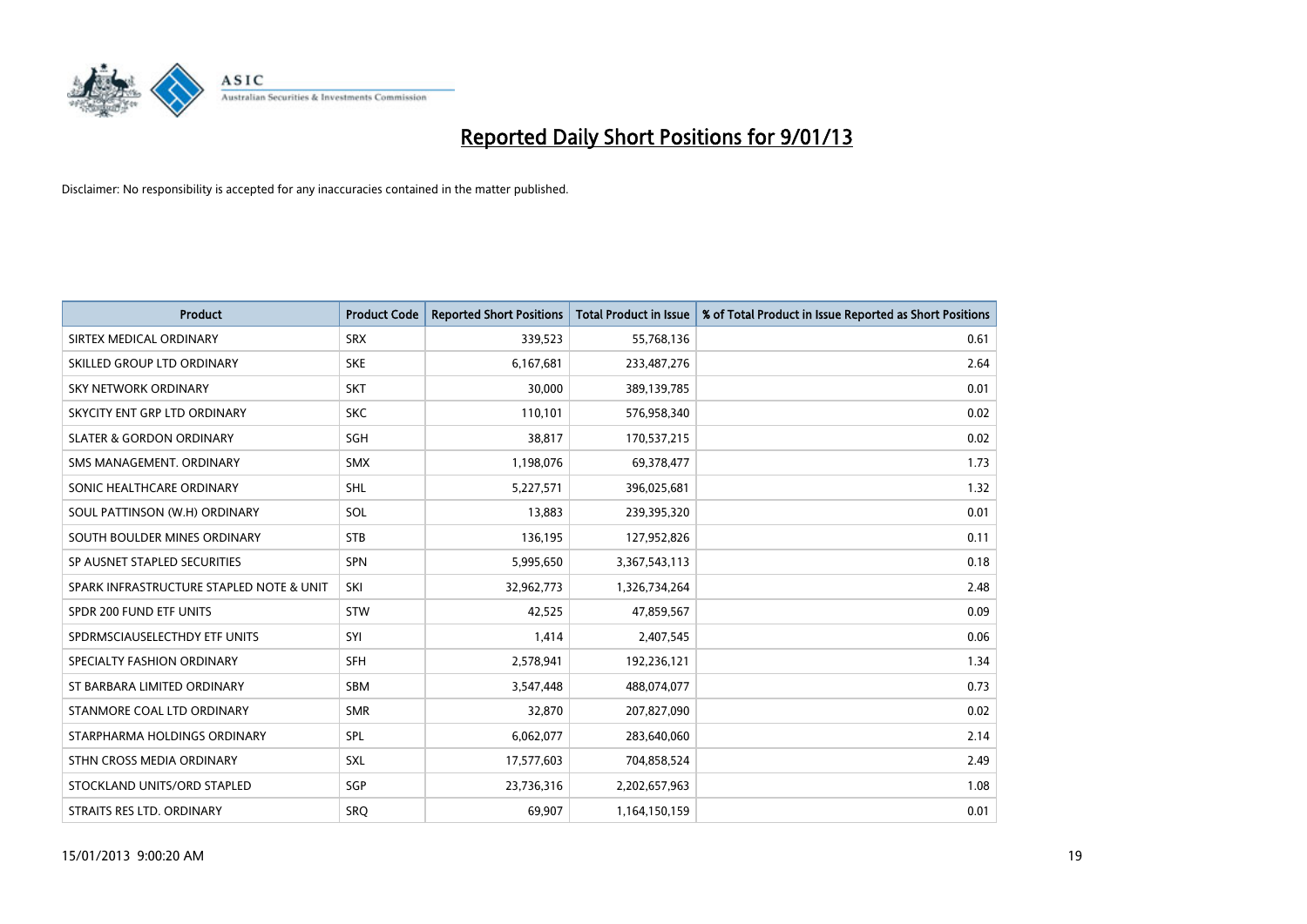

| <b>Product</b>                   | <b>Product Code</b> | <b>Reported Short Positions</b> | <b>Total Product in Issue</b> | % of Total Product in Issue Reported as Short Positions |
|----------------------------------|---------------------|---------------------------------|-------------------------------|---------------------------------------------------------|
| STW COMMUNICATIONS ORDINARY      | SGN                 | 77,039                          | 403,828,512                   | 0.02                                                    |
| SUNCORP GROUP LTD ORDINARY       | <b>SUN</b>          | 8,883,014                       | 1,286,600,980                 | 0.69                                                    |
| SUNDANCE ENERGY ORDINARY         | <b>SEA</b>          | 3,151,484                       | 278,765,141                   | 1.13                                                    |
| SUNDANCE RESOURCES ORDINARY      | <b>SDL</b>          | 4,634,410                       | 3,066,227,034                 | 0.15                                                    |
| SUNLAND GROUP LTD ORDINARY       | <b>SDG</b>          | 119,086                         | 189,417,674                   | 0.06                                                    |
| SUPER RET REP LTD ORDINARY       | <b>SUL</b>          | 745,975                         | 196,382,811                   | 0.38                                                    |
| SYD AIRPORT STAPLED US PROHIBIT. | SYD                 | 11,443,619                      | 1,861,210,782                 | 0.61                                                    |
| SYRAH RESOURCES ORDINARY         | <b>SYR</b>          | 16,680                          | 134,867,089                   | 0.01                                                    |
| TABCORP HOLDINGS LTD ORDINARY    | <b>TAH</b>          | 13,481,418                      | 734,015,737                   | 1.84                                                    |
| TANAMI GOLD NL ORDINARY          | <b>TAM</b>          | 204,537                         | 261,132,677                   | 0.08                                                    |
| TAP OIL LIMITED ORDINARY         | <b>TAP</b>          | 447,668                         | 241,295,311                   | 0.19                                                    |
| TASSAL GROUP LIMITED ORDINARY    | <b>TGR</b>          | 70,624                          | 146,304,404                   | 0.05                                                    |
| TATTS GROUP LTD ORDINARY         | <b>TTS</b>          | 6,759,728                       | 1,386,103,541                 | 0.49                                                    |
| <b>TECHNOLOGY ONE ORDINARY</b>   | <b>TNE</b>          | 48,172                          | 306,620,955                   | 0.02                                                    |
| TELECOM CORPORATION ORDINARY     | <b>TEL</b>          | 6,732,867                       | 1,824,673,847                 | 0.37                                                    |
| TELSTRA CORPORATION. ORDINARY    | <b>TLS</b>          | 19,549,106                      | 12,443,074,357                | 0.16                                                    |
| TEN NETWORK HOLDINGS ORDINARY    | <b>TEN</b>          | 131,547,025                     | 2,312,328,771                 | 5.69                                                    |
| TERANGA GOLD CORP CDI 1:1        | <b>TGZ</b>          | 207,114                         | 174,121,625                   | 0.12                                                    |
| TEXON PETROLEUM LTD ORDINARY     | <b>TXN</b>          | 70,615                          | 245,339,848                   | 0.03                                                    |
| THE REJECT SHOP ORDINARY         | <b>TRS</b>          | 2,577,057                       | 26,092,220                    | 9.88                                                    |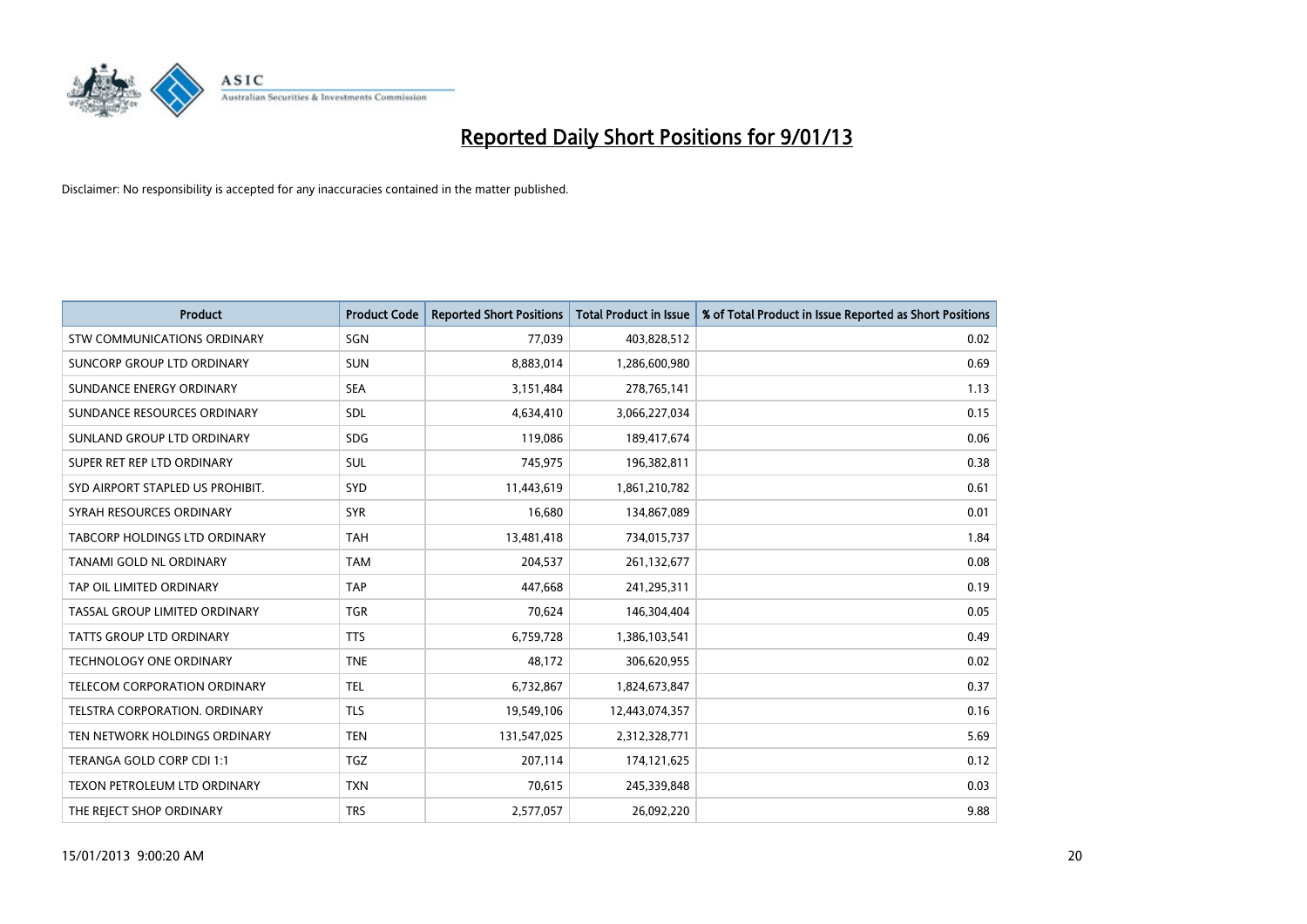

| <b>Product</b>                       | <b>Product Code</b> | <b>Reported Short Positions</b> | Total Product in Issue | % of Total Product in Issue Reported as Short Positions |
|--------------------------------------|---------------------|---------------------------------|------------------------|---------------------------------------------------------|
| THORN GROUP LIMITED ORDINARY         | <b>TGA</b>          | 814,523                         | 146,784,042            | 0.55                                                    |
| TIGER RESOURCES ORDINARY             | TGS                 | 2,167,448                       | 673,470,269            | 0.32                                                    |
| TOLL HOLDINGS LTD ORDINARY           | <b>TOL</b>          | 34,358,162                      | 717,133,875            | 4.79                                                    |
| TOX FREE SOLUTIONS ORDINARY          | <b>TOX</b>          | 884,243                         | 115,989,858            | 0.76                                                    |
| TPG TELECOM LIMITED ORDINARY         | <b>TPM</b>          | 2,947,981                       | 793,808,141            | 0.37                                                    |
| <b>TRADE ME GROUP ORDINARY</b>       | <b>TME</b>          | 831,870                         | 396,017,568            | 0.21                                                    |
| <b>TRANSFIELD SERVICES ORDINARY</b>  | <b>TSE</b>          | 4,701,536                       | 512,457,716            | 0.92                                                    |
| TRANSPACIFIC INDUST, ORDINARY        | <b>TPI</b>          | 7,365,403                       | 1,578,563,490          | 0.47                                                    |
| TRANSURBAN GROUP TRIPLE STAPLED SEC. | <b>TCL</b>          | 6,134,287                       | 1,462,379,803          | 0.42                                                    |
| TREASURY WINE ESTATE ORDINARY        | <b>TWE</b>          | 18,547,136                      | 647,227,144            | 2.87                                                    |
| TROY RESOURCES LTD ORDINARY          | <b>TRY</b>          | 55,370                          | 91,318,649             | 0.06                                                    |
| <b>UGL LIMITED ORDINARY</b>          | UGL                 | 6,282,302                       | 166,315,038            | 3.78                                                    |
| UXC LIMITED ORDINARY                 | <b>UXC</b>          | 1,464,521                       | 308,056,885            | 0.48                                                    |
| <b>VENTURE MINERALS ORDINARY</b>     | <b>VMS</b>          | 227,760                         | 287,320,170            | 0.08                                                    |
| <b>VIRGIN AUS HLDG LTD ORDINARY</b>  | <b>VAH</b>          | 55,307,257                      | 2,455,775,111          | 2.25                                                    |
| <b>VOCUS COMMS LTD ORDINARY</b>      | VOC                 | 77,224                          | 77,111,341             | 0.10                                                    |
| <b>WATPAC LIMITED ORDINARY</b>       | <b>WTP</b>          | 8,701                           | 184,332,526            | 0.00                                                    |
| <b>WDS LIMITED ORDINARY</b>          | <b>WDS</b>          | 7                               | 144,740,614            | 0.00                                                    |
| <b>WEBIET LIMITED ORDINARY</b>       | <b>WEB</b>          | 216,921                         | 78,010,374             | 0.28                                                    |
| <b>WESFARMERS LIMITED ORDINARY</b>   | <b>WES</b>          | 28,567,230                      | 1,006,650,182          | 2.84                                                    |